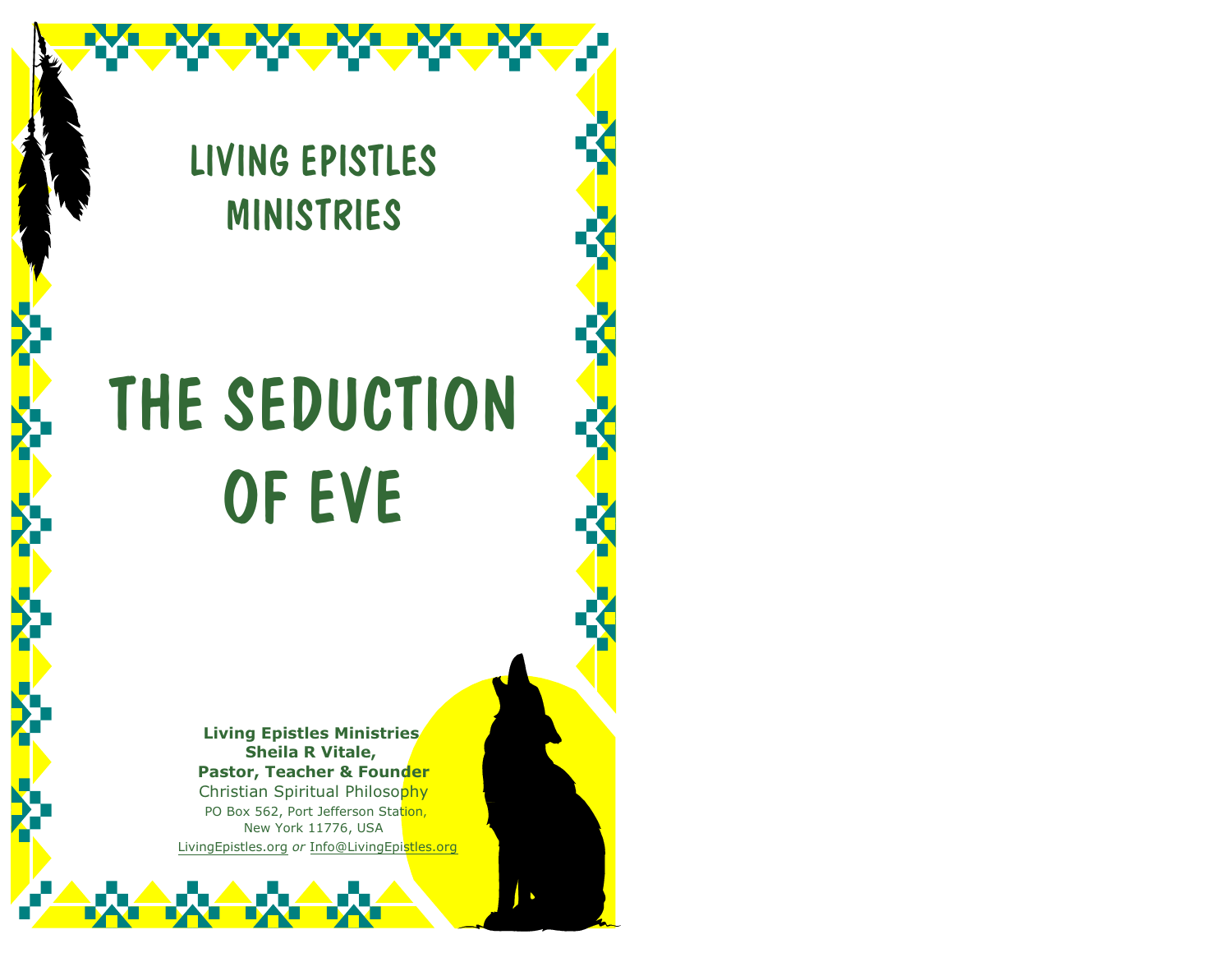#### **Living Epistles Ministries Sheila R. Vitale**

Pastor, Teacher & Founder  $\sim$  Judeo-Christian Spiritual Philosophy  $\sim$ 

#### **Ministry Staff**

Jesse Aldrich, Elder (McGregor, MN) Sandra L. Aldrich, Elder (McGregor, MN) Margaret Mobolaji-Lawal, Elder (Lagos, Nigeria)

#### **Office Staff**

Susan Panebianco, Bookkeeper, Office Manager June Eble, Reference Specialist & Shipping Manager Brooke Paige, Software Specialist Rita L. Rora, Office Assistant

#### **Technical Staff**

Lape Mobolaji-Lawal, Database Administrator Dele Adegbite, MP3 Manager Rita L. Rora, FTP Manager

#### **Webmaster**

Lape Mobolaji-Lawal

#### **Ministry Illustrator**

Cecilia Bryant Fidelis Onwubueke

#### **Music Staff**

June Eble, Singer, Lyricist and Clarinetist Don Gervais, Singer, Lyricist and Guitarist Rita L. Rora, Singer, Lyricist and Guitarist

#### **Transcribing & Editing Team**

Margaret Mobolaji-Lawal, Team Leader Anthony Milton, Transcriber Dele Adegbite, Transcriber June Eble, Transcriber & Editor Margaret Mobolaji-Lawal, Transcriber & Editor Mary Jane Sears, Transcriber & Editor Rita L. Rora, Transcriber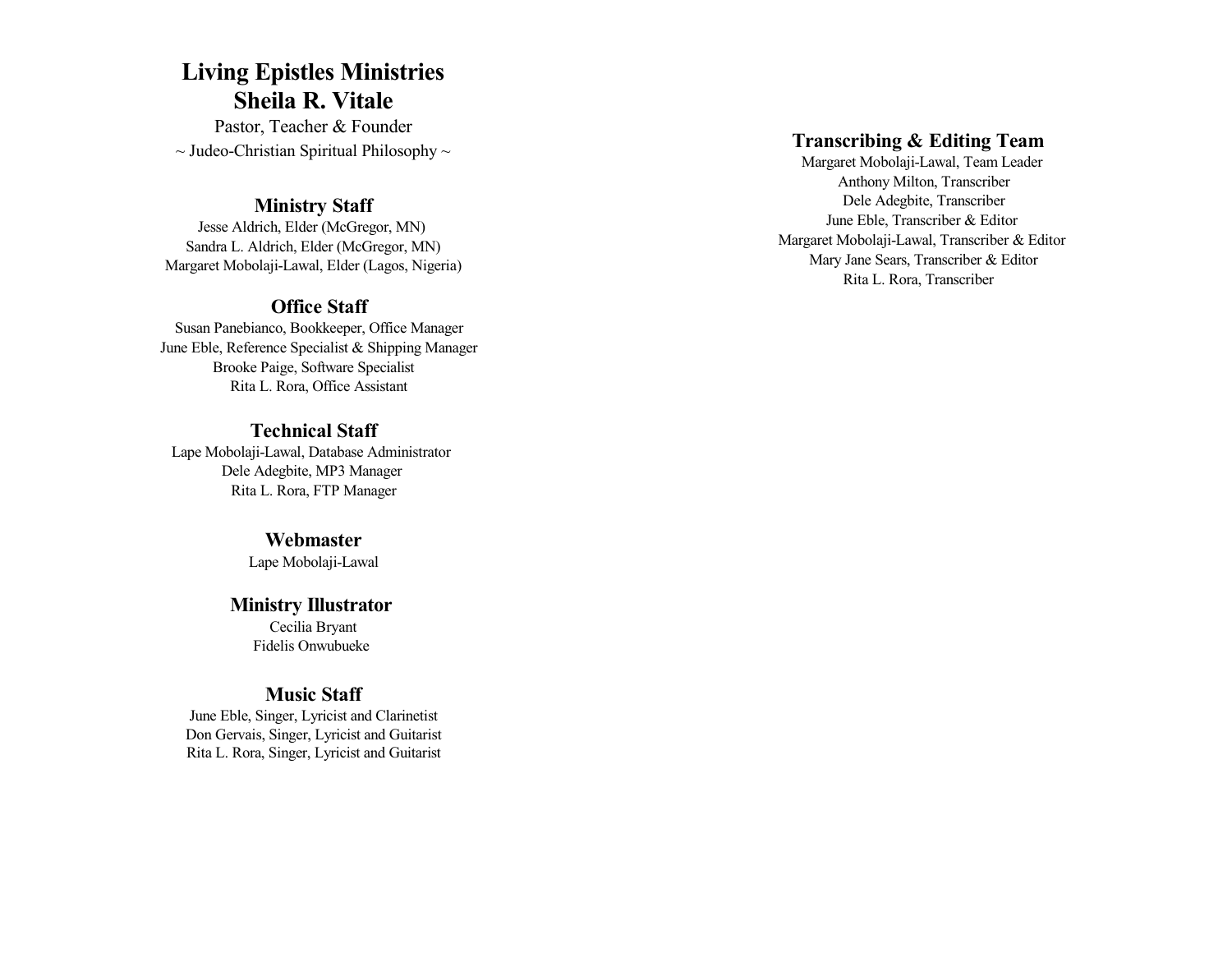## **Definitions**

THERE IS NO MALE OR FEMALE IN CHRIST JESUS (Gal. 3:28). Accordingly, all textual references to *MALE* and *FEMALE* point to spiritual principles, and the words *MAN* and *MEN*, as well as the pronouns, *HE, HIS* and *HIM*, include, *WOMAN, WOMEN, SHE* and *HER*. CHRIST JESUS is the only spiritual male. Accordingly, all powers and principalities other than Christ Jesus are identified as *female*

#### *IN RELATION TO HIM*.

**The powers and principalities which have incarnated this fallen world (2 Cor. 4:4) are** *male IN RELATION TO FALLEN MANKIND,* **and** *female IN RELATION TO CHRIST JESUS.*

## **John 7:17-18**

17 If any man will do his will, he shall know of the doctrine, whether it be of God, or whether I speak of myself.

18 He that speaketh of himself seeketh his own glory: but he that seeketh his glory that sent him, the same is true, and no unrighteousness is in him. (KJV)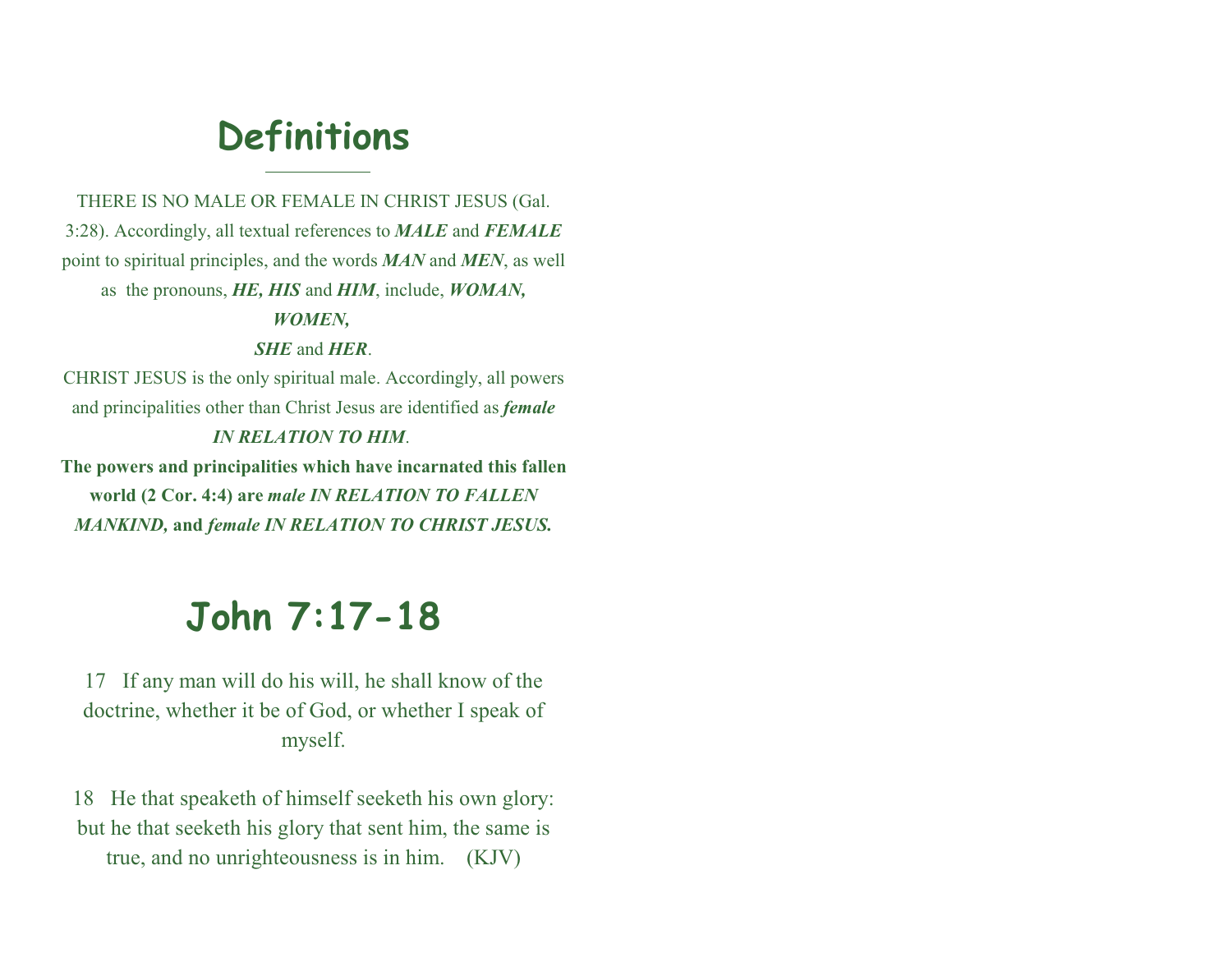**The Following Transcript of Message #2. The Seduction of Eve, Has Been Transcribed And Edited For Clarity, Continuity Of Thought, And Punctuation By The LEM Transcribing & Editing Team** 

**Content Reviewed By Pastor Vitale**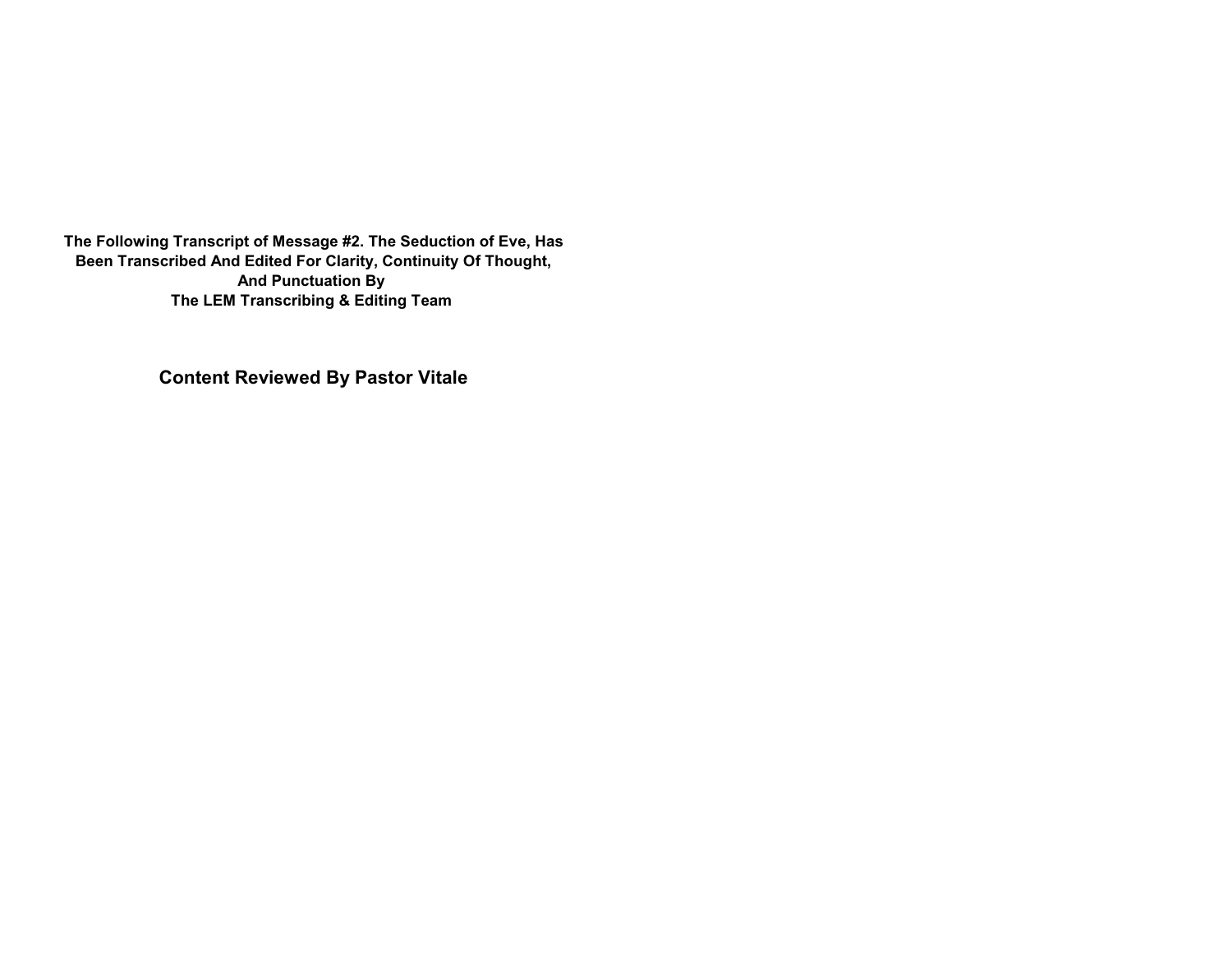LIVING EPISTLES MINISTRIES

## THE SEDUCTION OF EVE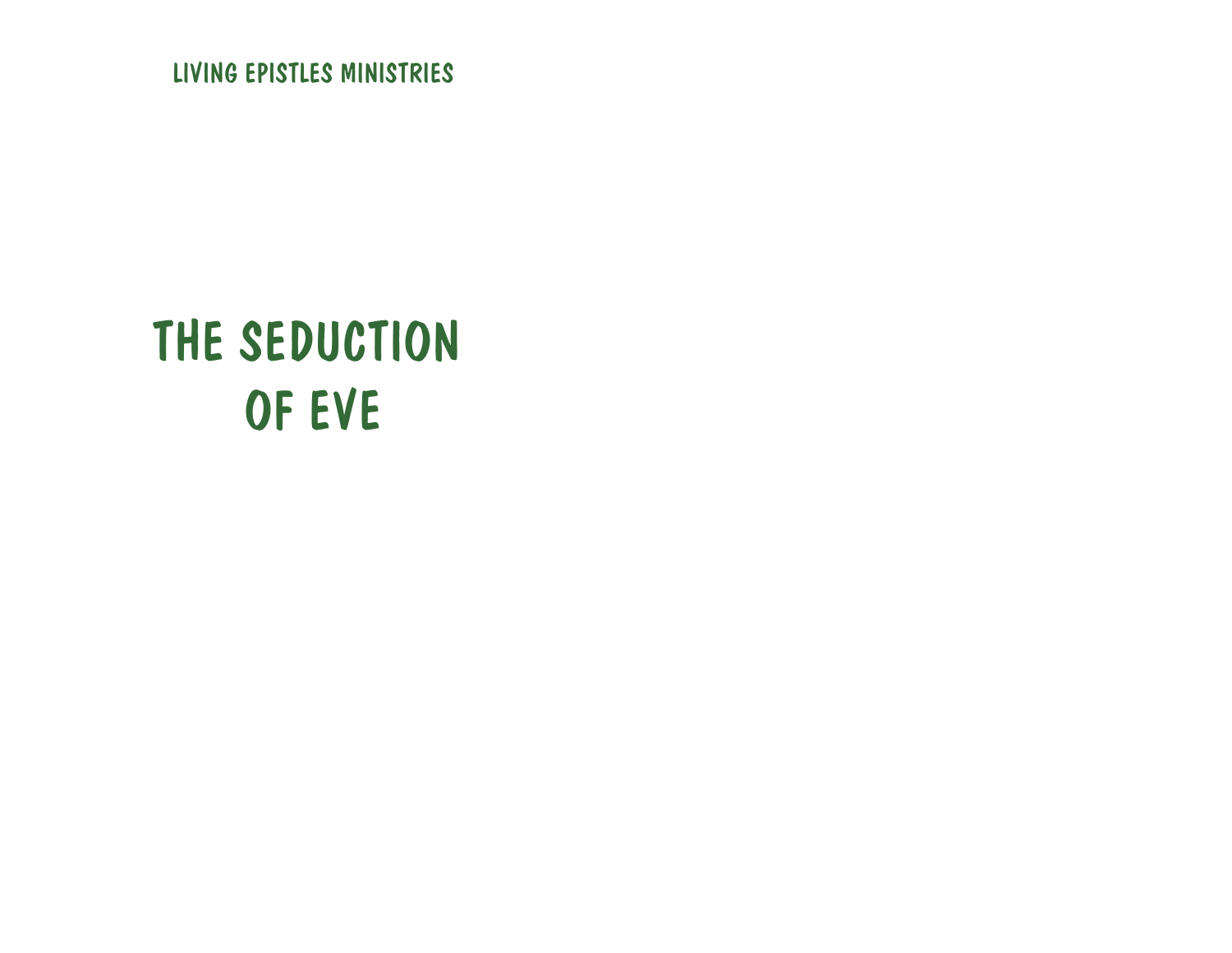## THE SEDUCTION OF EVE

## **Prophecy**

Yea, I have come to do a work in you that will bring you into my Kingdom, saith God. I have not come with the words of the wisdom of men, saith the Lord, but I have come in the power of the Holy Ghost, and I shall speak forth my Word, and my Kingdom shall root in you, saith God. It shall grow until it consumes everything that is not of God that is within you, saith the Lord. Righteousness shall proceed forth from the earth, saith God, and thou shalt be mine, saith the Lord, and all of the promises shall be thine, saith God, and not one Word that I have spoken shall fall unto the ground, but I shall fulfill all things in you, saith the Lord. Yea, my mercy is great, saith God, for I am the Creator of the universe, and it is within my power to save all men, saith God. My arm is not short, saith the Lord, that I cannot save. Yea, I shall stretch forth my rod over the earth, saith the Lord, and all men shall indeed be

drawn unto me, but the process is slow, saith the Lord. Lose not heart, lose not heart, for I shall do this thing, and I have chosen you, saith God, to be a part of my plan to bring all men unto me, unto the mercy, and the righteousness, and the love of my Kingdom.

The lowest element in the world today, they know not what they want, saith God, for they are lawless, they are without a knowledge of God, but I shall do this thing, saith God, yea, I shall reveal myself to all of them, saith the Lord, and indeed every knee shall bow, and every tongue shall confess Jesus Christ is the Lord, not out of fear saith God, but because they shall partake of my mercy, and they shall receive of my love. They shall all cry out, yea, the Lord, He is God. Oh, Hallelujah. Glory. Thank you Lord.

### **Prayer**

I want to pray for the country tonight, Lord. Yes, Lord, you tell us to pray for those that have authority over us, oh God, and the Word of God says that all powers are appointed by you, God. Father, we repent on behalf of this country, and the wickedness that is going on in its shores, oh God. We seek you, Father God, to raise up Godly men, and women in office. Hallelujah. We rebuke all ungodliness. We rebuke every law that has been passed, and every law that has been confirmed by the Supreme Court that opposes the law of God. We take authority over you, and we loose destruction upon you. You foul wickedness, that makes it legal to kill babies in this land.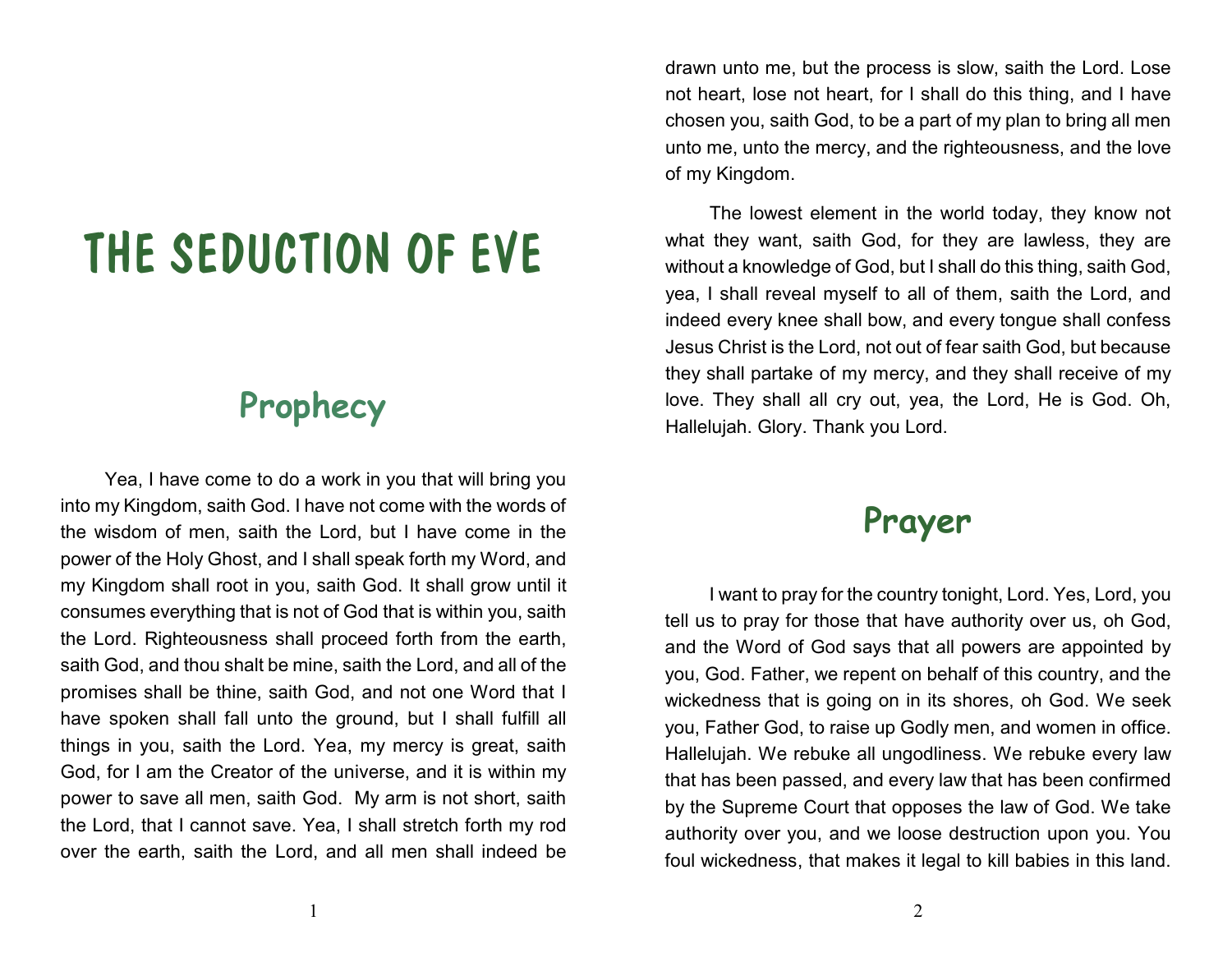We rebuke you, and we say be thou cast down, you foul wickedness that makes it legal for pornography to be spread across this land like filth. We rebuke you, we tell you that you are illegal, that the law of God has authority over you. We repeal you by the power that God has imparted, to us, in the mighty name of the Lord Jesus Christ. You gay-rights spirit, we rebuke you. The law of God says that homosexuality is wickedness. It is illegal, it is punishable by death. The only hope is refuge in Christ Jesus. We rebuke you, and we cast you down. We pray for every person in this land that has been afflicted by this, oh God, that they will receive a saving knowledge of you as Lord Jesus Christ, that they might run to you, and that they might be saved, and that they might be delivered**.**

We acknowledge that carnal man's mind deals with problems by taking the guilt away, but we know that you are righteous, oh God, and that you have it within your power to make people righteous. We do not have to say that evil is good. We can say evil is evil, and come unto the Lord Jesus Christ, and be made righteous, and be made whole. We declare your name tonight, oh Lord, and your righteous way, and we speak for this country, oh God. We rebuke every force operating to tear it down, to turn it over to the heathen, to put our children through the fire, to destroy us, to bring forth idols from the land, and pagan worship, Father God. We ask you, Father, to restore the land, oh God, put Godly people in office, strengthen us, oh God. Restore the Word of God into the hearts of the people. We rebuke pornography, oh God, and child pornography and white slave rings. Oh you foul wickedness that would turn our children over to such evil practices. You who would put your children in the fire, we rebuke you,

and we utterly condemn you, and declare this action illegal in the mighty name of the Lord Jesus Christ. We will not have this practice in the country that belongs to the living God.

Witchcraft, we rebuke you. You, who have brazenly raised up your head on the shores of this country, how dare you sacrifice to Satan in this land, this land that was founded on the basis of the Living God, and his Word. We rebuke you, we smite you, and we tear down your altars. We pray for your souls, oh you wicked workers of iniquity, we pray that you should see the Lord Jesus Christ, and be recipients, and partake of His mercy, but your evil works we will not tolerate in this land**.** We will not tolerate them, for judgment is the mercy of God. Be thou removed from our coasts. Drugs and alcoholism, fornication, and adultery, every opposition of the law of God, we condemn you, and command that you subjugate yourself to the high law of the living God, which law brings life, righteousness, mercy, peace, and joy in the Holy Ghost. We speak unto all you lawless ones, and we say repent, and come under the protection of the Lord Jesus Christ, for your sins shall surely bring forth death. Live, live, come unto the living God and live.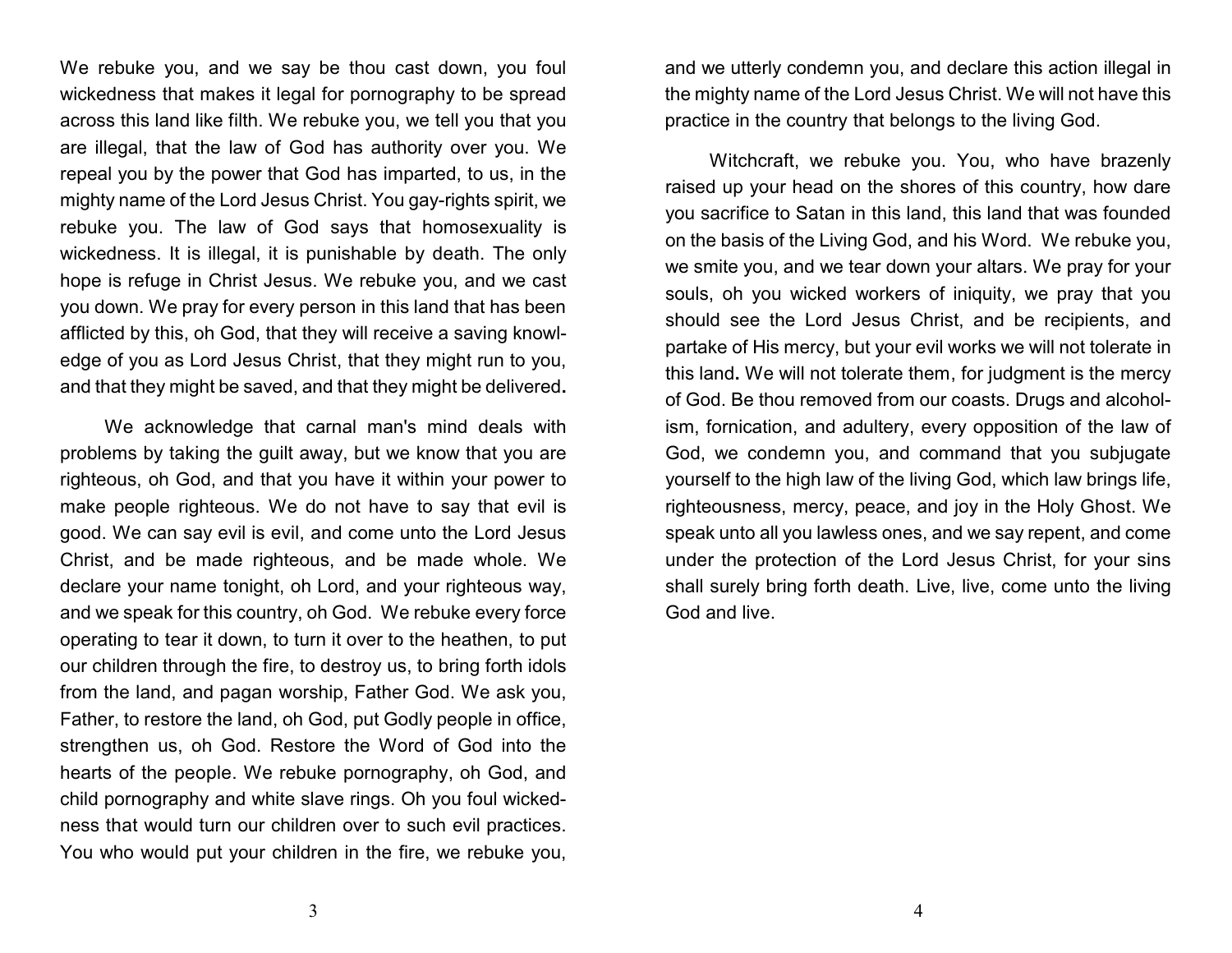### **The Seduction Of Eve**

The message that God has given us for tonight starts at the beginning, It is called the "Seduction of Eve." We are starting in Hebrews 4:12. I hope this is a blessing to you. Now, most people know that man is in a fallen condition, and the carnal mind justifies our condition by saying, "Well I do good works, and I am a good person, and I help people." If they could only understand that the promise of God is that we should have his righteousness, and when we have his righteousness, we will have his life. That means we will not die anymore.

The penalty for sin is death, and simply by the fact that men die means that there is sin in our lives, even if we are doing all kinds of good works. The only way we can enter into life is by receiving the life of Jesus Christ, because He is Jesus Christ, the Righteous, and He is the only righteous one, and it is by His Spirit indwelling us, that we receive righteousness and life. Good works just will not cut it. I wish it would, but it will not, and that is a spiritual law.

There are spiritual laws just like there are natural laws. For example, what goes up must come down, the law of gravity. There are also laws in the spiritual realm. Some men, when they hear this, they do not like what they hear, and they say, "Well I do not believe that." People can say they do not believe it all they want, but what goes up must come down. This is what the Bible says, "the only way that we are going to stop dying is to stop sinning, and sin takes place in our thoughts, before it manifests through our behavior."

Sin is in our thoughts, and the only way we are going to take dominion over our thoughts is by having the Son of God dwell in our hearts, and swallow up the wickedness of the natural man, or the carnal mind. We cannot do it ourselves. If we never did anything behaviorally wrong in our lifetime, we still would have sinned in our hearts.

This message is the "Seduction of Eve," and we are in Hebrews 4:12. "For the word of God is quick, and powerful, and sharper than any two-edged sword, piercing even to the dividing asunder of soul, and spirit, and of the joints, and marrow, and is a discerner of the thoughts, and intents of the heart." Now, for the first few years I was with the Lord, I used to say, "Why would the Lord want to separate the soul from the spirit?" I really could not understand it, but, now, He is going to explain it tonight.

The spiritual life in Jesus Christ is the life of righteousness. The soul life is a life of works, and labor, and trying to make our own righteousness, which leads to nothing but death. The condition of the natural man is that Satan, the spirit of the carnal mind of fallen man and his soul (personality) are joined together. The Greek text says that they are literally fused together, they are inseparable. What Jesus Christ wants to do is to separate Satan, the spirit of the carnal mind of fallen man, from the fallen souls (personalities) that he is expressing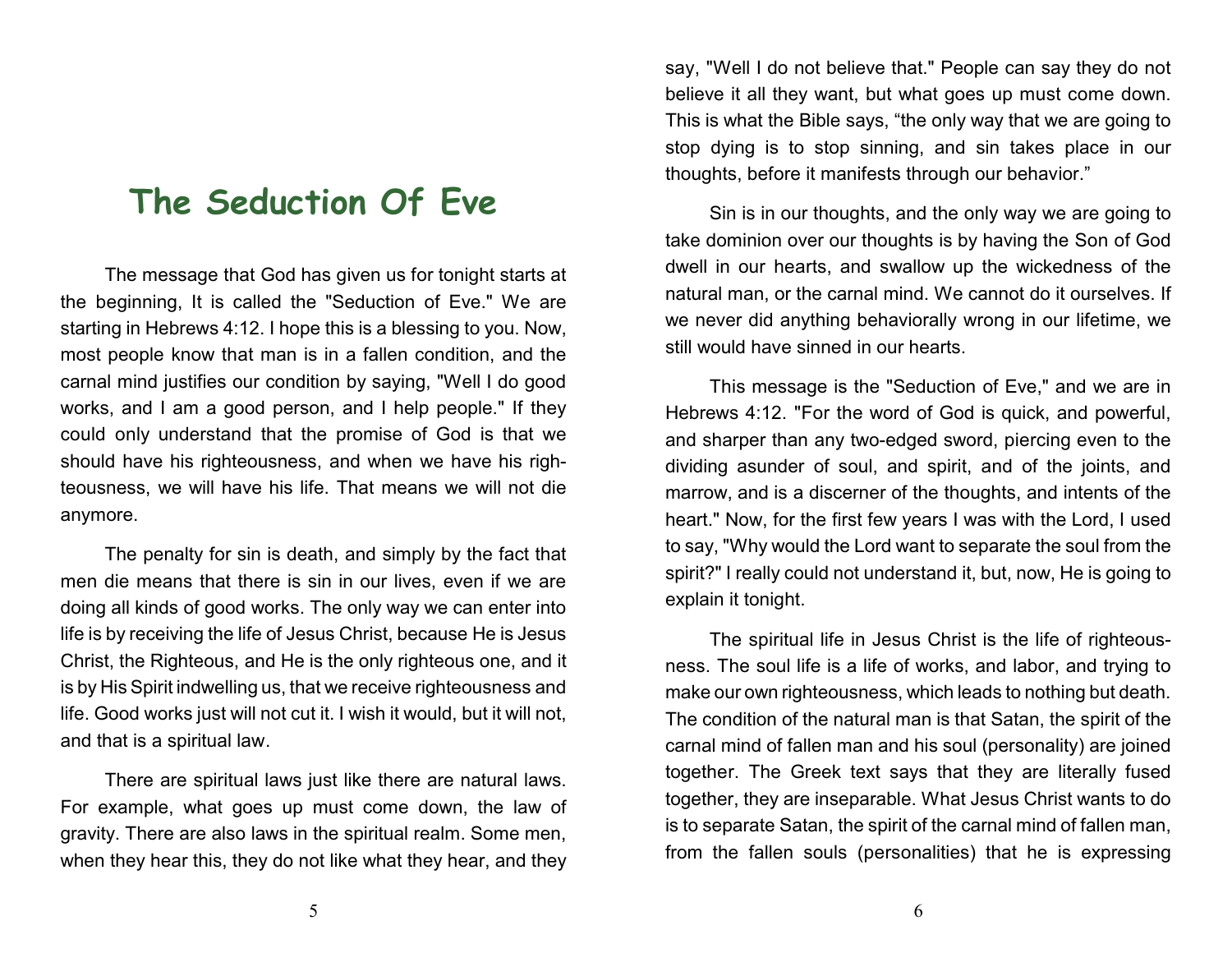himself through so that he can join His Spirit to our carnal mind (Eph. 4:23) and personality, and then take dominion over the passions of the soul (personality) which cause us to sin.

That is the purpose for the separation. The separation of the joints from the marrow, is the separation of the soul (personality) from the animal nature in man. There is an animal element in man. Satan, the unconscious part of the carnal mind of mortal man, is the lawless one. He is the adversary, and he is the source of the wickedness that arises into the unconscious part of the carnal mind.

God is separating us. We are all fused together. The unconscious part of our fallen nature is the lawless one, Satan. He has lots of names. We are the soul life (the personality), the life that cannot keep itself alive, and we are also the spirit that rules in the carnal mind of mortal man, and the two are fused together, but Jesus Christ is coming to separate our soul from the spirit that rules through the unconscious part of our carnal mind (Heb. 4:12). Actually, we are twisted together like a braid, and the Spirit of Jesus Christ comes to separate our parts.

The first thing that happens is that the Spirit of Christ attaches Himself to Satan, the spirit that controls the carnal mind of fallen mankind (Eph. 4:23). The Scripture says that he who is joined to the Lord is one spirit (1 Cor. 6:17). So, at this point, our spirit, the spirit that rules us through the carnal mind of fallen mankind, is swallowed up by the Spirit of Christ, and the individual personality that is having this experience becomes polarized. Our fallen spirit is now joined to the Spirit of Christ, but our soul (personality) is still under the control of the animal life (the flesh) that we are joined to.

The next thing is that Christ separates the joints from the marrow. "The marrow," is the strength, or the vitality of the body, which is found in the blood that is manufactured in the bone marrow of the physical body, and "the joints" is Leviathan, the pride of fallen man, which is the chariot that Satan rides in. So the Lord is separating our soul (personality) from Satan, the spirit that rules through our carnal mind, which means that our personality will not express Satan's nature any more; and then the Cain, the animal (flesh) side of the Fiery Serpent, fallen man's mortal foundation (Job 4:19), the life force in our physical blood (marrow), will be separated from Leviathan, the pride of fallen man.

The spirit of Satan will be swallowed up by the Spirit of Christ, and Abel, the spiritual side of the Fiery Serpent, will be joined to Christ Jesus, our incorruptible foundation (1 Cor. 3:11), and fallen Adam will be restored to Adam's immortal first estate for the life of the ages.

Jesus said, "I came to separate." He came with a sword (Matt. 10:34). He came to separate, because we cannot experience true life in the spiritual condition that we are in. Jesus tells us that once he separates the spirit of the carnal mind of fallen mankind from the soul (personality), and the soul (personality) from the animal nature (flesh) we will cease from sin in our thoughts and enter into eternal life.

Now, the Word of God gives us the ability to discern the thoughts that are in our carnal mind. The unsaved man acts out most of the thoughts that come into his mind, without giving them a second look. He does not stop to think about whether or not God would want him to act out those thoughts. He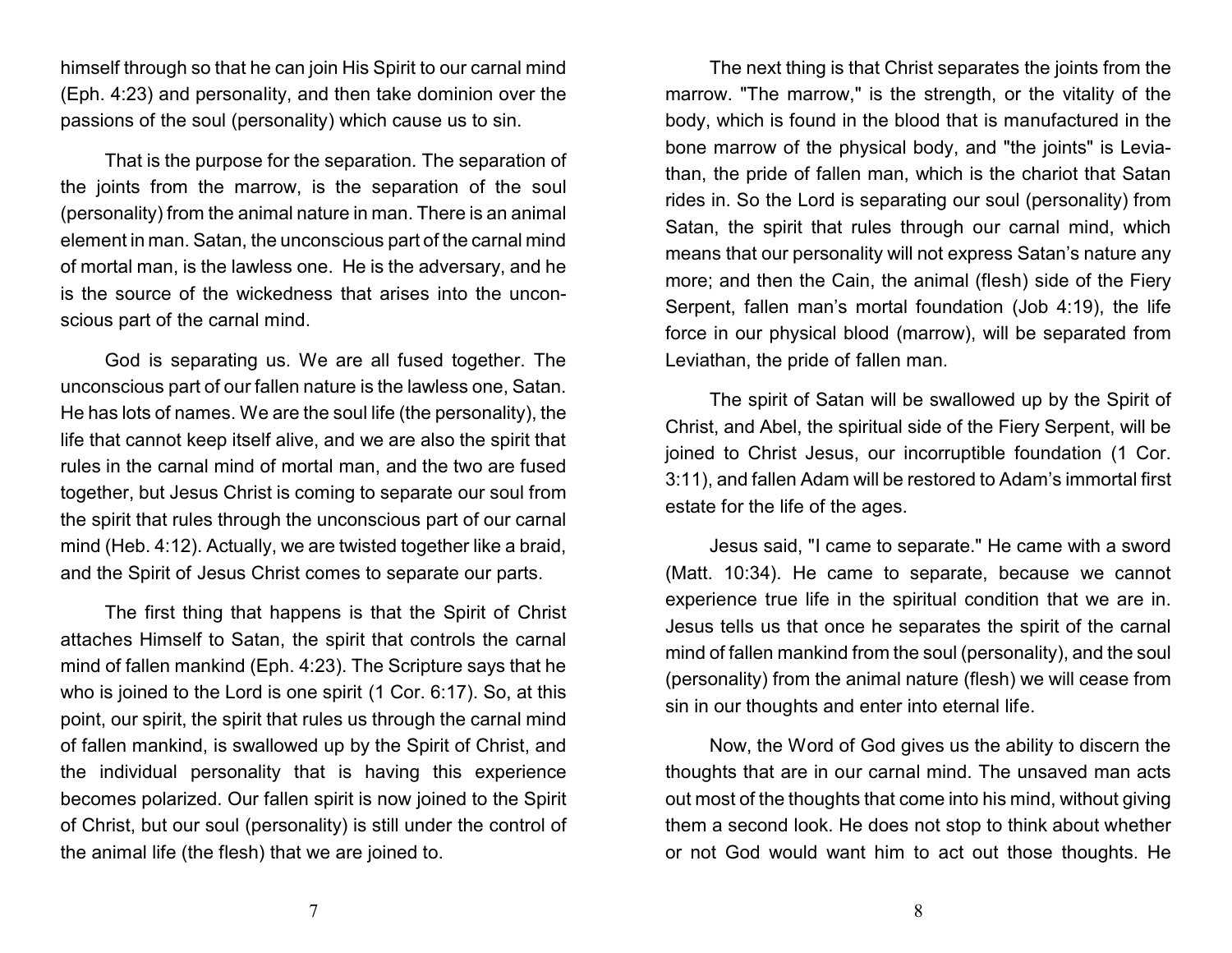thinks, "Well, it sounds like a good idea, so let us go, and do it," but the man that is subjected to the Mind of Christ says, "Well, this falls in line with the Word of God, this is moral, this is righteous," or "this thought comes from my passions. You cannot go out and rob that bank because you want all that money. You cannot take that woman's husband or that man's wife. It is wrong to envy or hate."

Jesus Christ says it is wrong, and by separating the morality, which is the rational mind of God, from the passions, and polarizing the two, we are strengthened in our spirit, and receive the power to take control over our passions.

This is not just behavior we are talking about. These are thoughts, because Jesus made it very clear that If you are lusting for something, it is not enough to not rob that bank, and it is not enough to not go to bed with that women's husband. If you are lusting and thinking about it in your mind, you are guilty of the sin. Now, no fallen, mortal human being can beat that. We can overcome the sins that begin in the unconscious part of our own carnal mind only in Jesus Christ. There is no other way. We are going to keep on dying until Christ Jesus takes up residence in us and becomes our righteousness (2 Pet. 1:1).

Now, we are going to Genesis 1:3. We are going to find out how we got in this condition where our passions have so much power over us that even if we are strong enough to control our behavior, we cannot control our thoughts, and these thoughts are bringing forth death in our life. Genesis 1:26. "And God said, Let us make man in our image, after our likeness, and let them have dominion, over the fish of the sea, and over the fowl of the air, and over the cattle, and over all the earth, and over every creeping thing that creepeth upon the earth. So God created man in his own image, in the image of God created he him, male and female created he them. And God blessed them, and God said unto them, be fruitful and multiply, and replenish the earth, and subdue it, and have dominion over the fish of the sea, and over the fowl of the air, and over every living thing that moveth upon the earth."

You see, the question is, what happened to man that caused the dark side of his nature to have such power over him that he is now subject to the power of death? That is the question.

I did a word study on the words "likeness" and "image." We are to be made in the likeness and the image of God. Likeness means resemblance, a motto, a similitude, something that is somewhat alike in appearance or external qualities. The image of God, the word "image" means idol, a reproduction in solid form, an exact likeness, an incarnation, something reproduced to represent something else.

So to be in the likeness of something, this sister and I, we are in the same likeness. We are both human, we are both female, but inside our hearts we are two completely different people. To be in the image of somebody you have to be an exact reproduction of them. And in God's case, to be in the image of God, you have to express His nature, His character, His morality, His strength. I do not know about any of you but I do not express the character, morality, and strength of God 100 percent of the time. In fact, compared to the Lord Jesus, I express the perfect nature of God very infrequently – and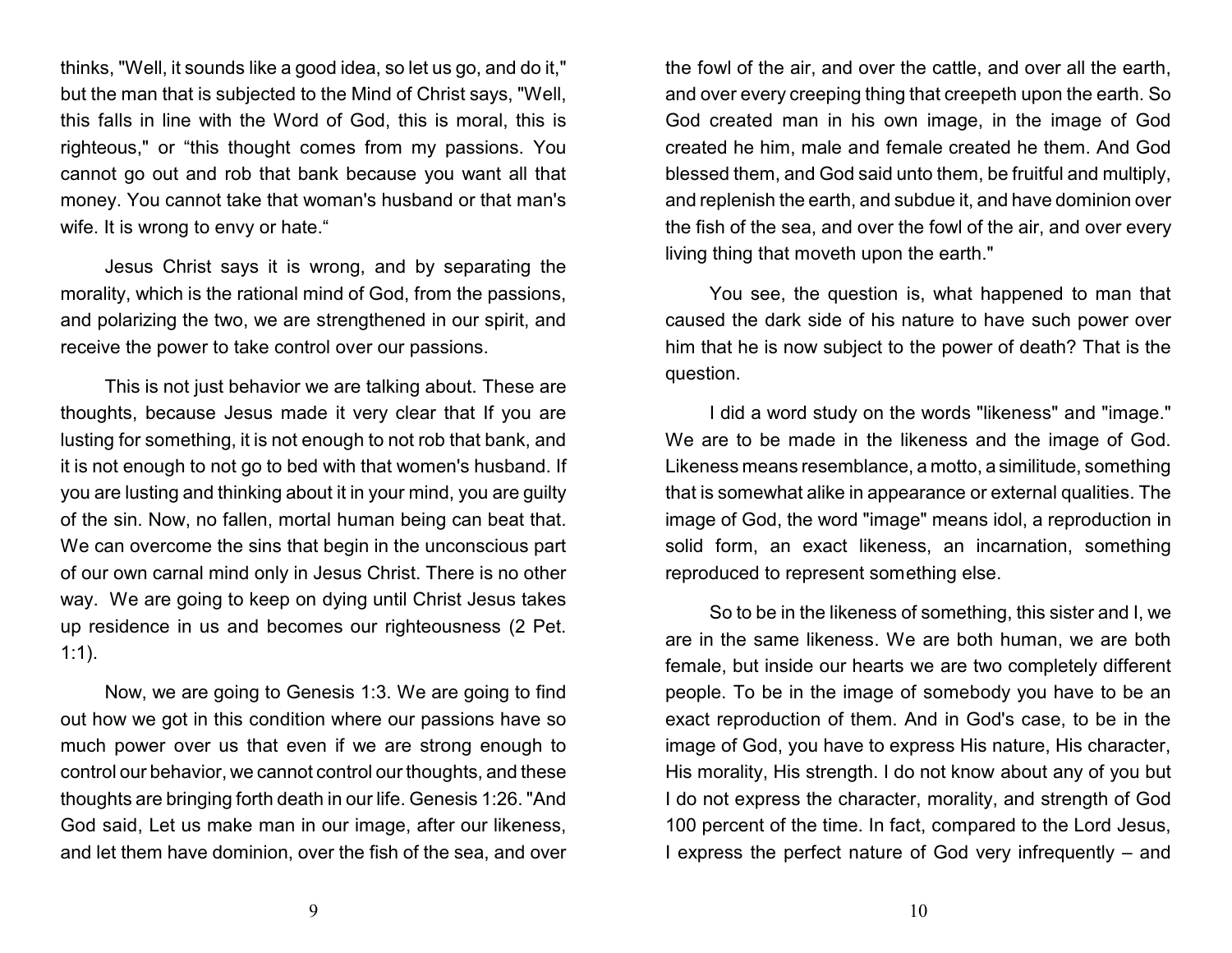then only when Christ Jesus manifests Himself through me. I am not, by nature, in God's image. I do express God's image from time to time when Christ Jesus desides to express Himself through me.

I do not do any of those things. I am striving for God's life in me, and I am hoping for it, because it is His promise that we will be in His image, but I do not have any of the qualities of His nature in and of myself. You see, man is still being made. He is still being created, he is not finished. We are made, at this point in the creative process, in the likeness of God. Righteous Adam, the original creation, did not have a physical body. Righteous Adam, the original creation, was a spiritual entity, and it was in three parts. Adam, the living soul was in three parts, and we are going to go into that right now.

First, I would like to establish that the story of Adam of Eve is a parable. Does anybody have a problem with that? We know that Jesus spoke in parables. He said that it was so difficult for the carnal mind of man to understand deep spiritual truth that he spoke in parables, so that people, depending on what spiritual level they are on, can understand the spiritual principles that Jesus Christ is trying to teach us. We continuously read the Bible because as we grow spiritually we understand the spiritual truths of what Jesus is saying in a deeper and deeper way.

The Word of God says that He is the Word of God, and that when we see Him we will be like him. So obviously, if we are not like Him, we do not have a full understanding of this Bible. We just keep understanding it deeper, and deeper, and deeper. So the story of Adam and Eve is a parable. I personally do not believe that there was a man and a woman lying on a beach, tripping around happily wearing fig leaves. It is a parable that is demonstrating the spiritual reality of who we are. Our original state, before Righteous Adam fell, we were spirit. When we have Christ, we return to spirit, but when we do not have Christ we are a dead soul. We are not this body, this body is a house that our spirit and soul live in.

We are going to look at this story of Adam and Eve from this viewpoint, perceiving them to be the male and female principles of God. Genesis 2:7,"And the Lord God formed man of the dust of the ground, and breathed into his nostrils the breath of life, and man became a living soul."

I am going to suggest to you that there are two things that happened here. God formed man from the dust of the ground, and we do not really know how much later, it could have been thousands of years later, that God breathed the breath of life into Adam's nostrils, and Adam became a living soul. So what we see here are the first two elements of the creation. First, man was formed from the dust of ground. He was formed of earth, which is darkness. There is no light in the earth.

On the contrary, we are told in Genesis 1 that the earth is filled with creeping, crawling things. Adam was formed, God gave Adam shape. Then, we do not know how much later God breathed the breath of life into this shape, and Adam became a living soul. Adam was in the likeness of God,

If you read, particular in Genesis, in the early parts of the Old Testament, God is always referring to the people as souls, whereas, on the other hand, we are also told in the book of Hebrews, that God is the Father of spirits. So unsaved people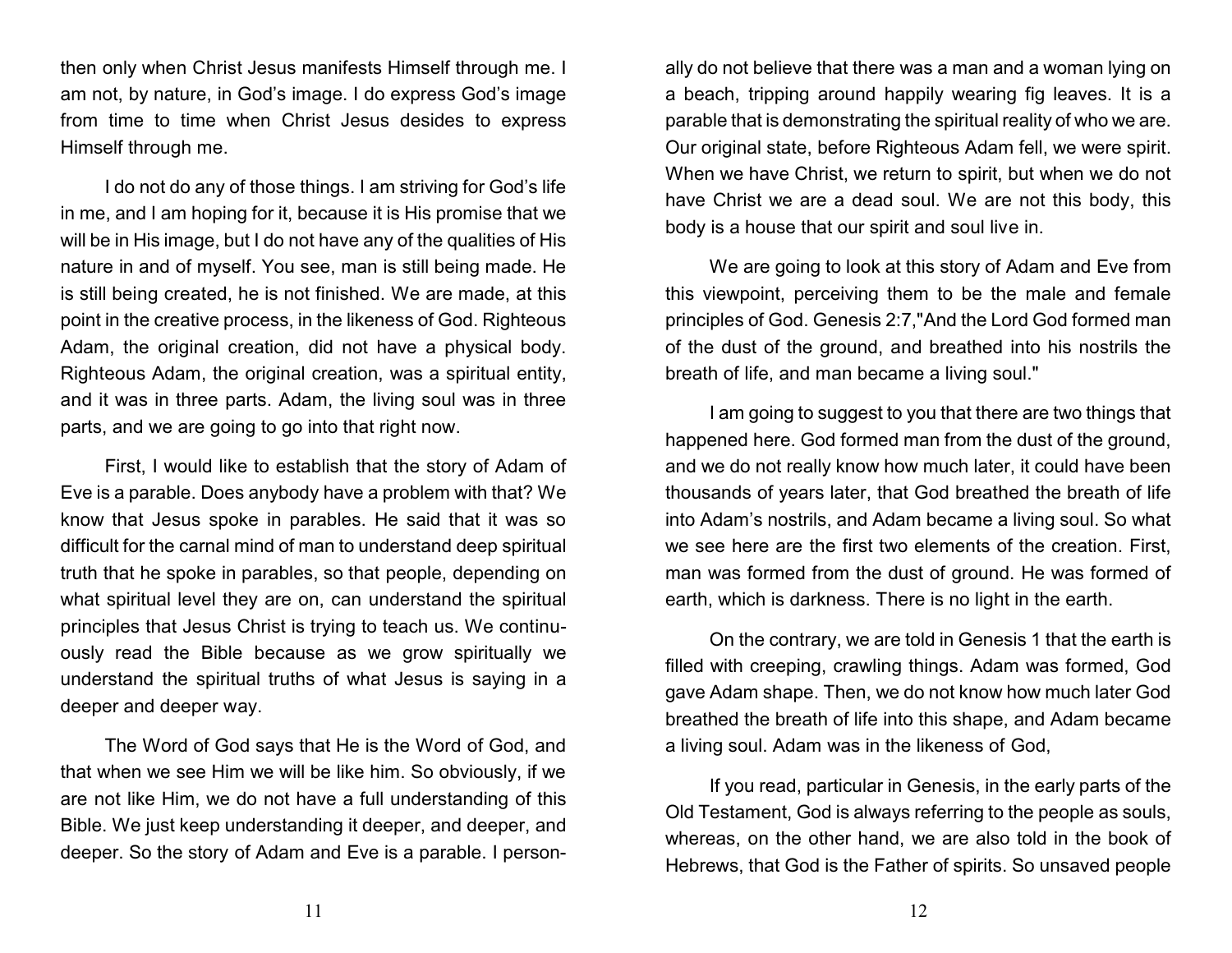have not yet become spiritual men in the image of God. It is possible to be a spiritual man by the spirit of this world, which is Satan, but the judgment for manifesting Satan's illegal spirituality is death. When we receive the Spirit of Jesus Christ, the process that will make us into spiritual men begins.

You do not, contrary to what you hear in the Church today, you do not say, "I receive Jesus Christ as my Lord and Savior" and get it all. I wish it were true. So it is taking thousands of years for God to develop His creation, and today we exist in the soul realm of this fallen world. We do not exist in the spiritual world of God, where Righteous Adam dwelt, but by the Spirit of the Lord Jesus Christ (Eph. 2:6).

We have men, and when I say men, I am talking about physical men and physical women, I am talking about human beings. There are men and women who have received the Spirit of God and are in the process of being made into a spiritual man, and there are also people on the face of this earth who exist strictly on the animal level, autistic people, people that are totally insane, all of the rejects of the world. What is wrong with them? Their existence is totally on the animal level.

So we have three levels of human beings in the earth today, and the only man that we know that is fully a spirit man is Jesus Christ. He who is the beginning of the creation of God, is the only one that is completely formed in the image of God.

I want to skip down in Chapter 2 to Verse 21. "And the Lord caused a deep sleep to fall upon Adam, and he slept, and he took one of his ribs, and closed up the flesh thereof. And the rib which the Lord God had taken from man made he a woman,

and brought her unto the man. And Adam said, this is now bone of my bones and flesh of my flesh, she shall be called woman because she was taken out of man. Therefore shall a man leave his father, and mother and shall cleave unto his wife, and they shall be one flesh. And they were both naked, the man and his wife, and they were not ashamed."

Now, the words "man, woman, wife," if you check them out in the Hebrew, they are merely referring to male and female. It is not in the sense of, I am a woman and this brother is a man. If you check it out in the Hebrew that is just not what it is. And at one point, if you check it out in the Hebrew, it is as basic as to say the female is the one that receives, and the male is the one that gives. These words are just basic principles. Do you understand what I am saying?

They are not referring to man and woman as we know each other today, but they are spiritual principles that God is preparing to join together to form a creation. Everybody with me? And I want to point out that the word "cleave" in Verse 24 where it says, "Therefore, shall a man leave his father, and his mother, and shall cleave unto his wife," it does not mean the consummation of a marriage. The Hebrew word that is translated "cleave," merely means "great heat, to fuse together." I will have questions and answers afterwards because I know that this is way out for a lot of people.

What I am going to suggest to you tonight is that God purposed to form a creation that would be female in respect to God's spiritual masculinity. Jesus Christ is marrying the Church. The Church is the bride of Christ. Therefore, there must be something about our spiritual makeup that is female.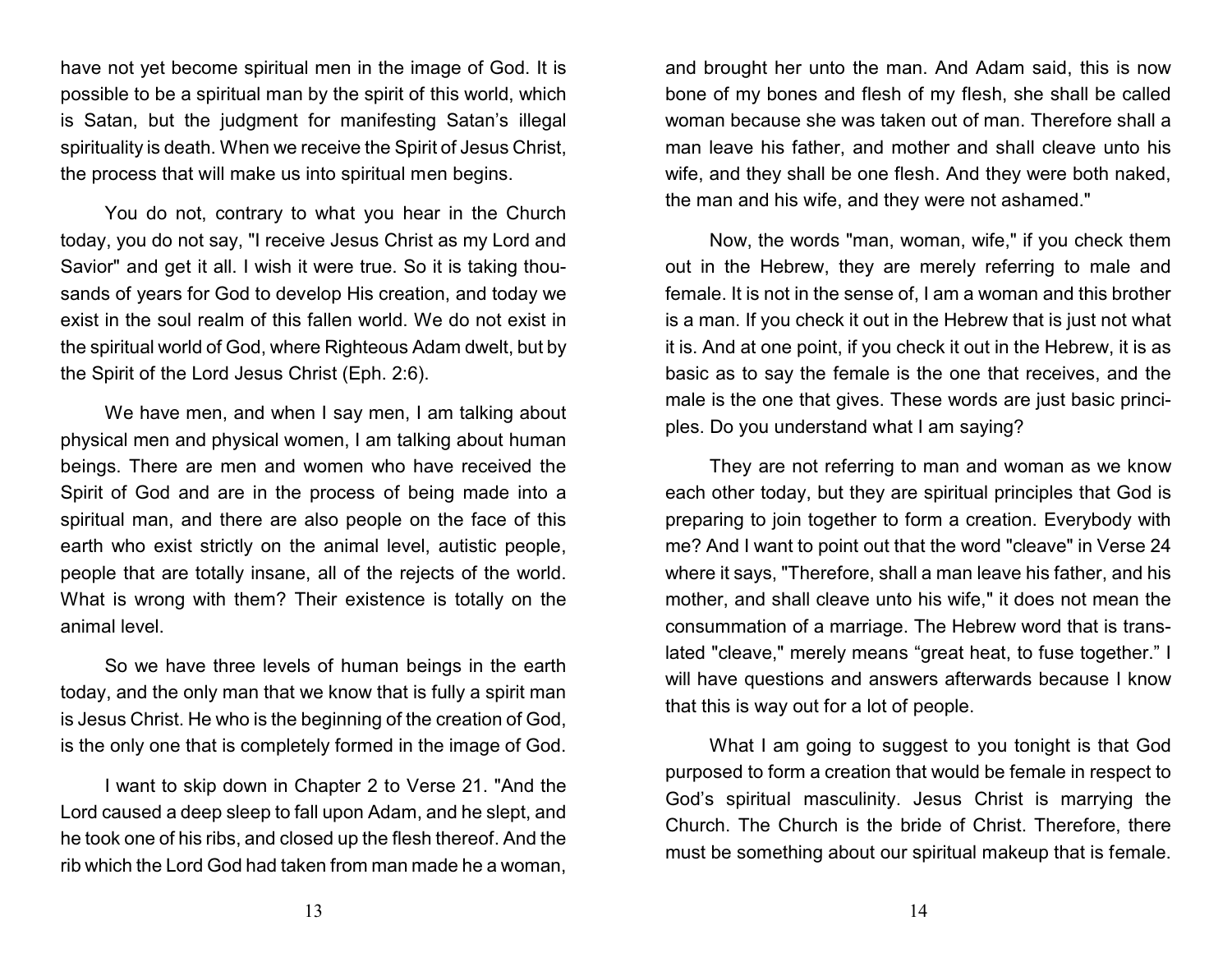We are getting married, and there are going to be spiritual offspring (Rev. 12:5). So whether you are a man in the flesh, or a woman in the flesh, has nothing to do with your spiritual makeup. Mortal man, whether you are a physical man or a physical woman, is spiritually female.

In relationship to God, the living soul is female. So we now have the animal nature of the earth, and we have Jehovah's breath breathed into the dust of the earth. God desired to polarize the male and female principles of the living soul, so He put Adam to sleep and took one of his ribs. The Hebrew word translated "rib" does not necessarily mean "rib." It means "side." God polarized the earthen and the spirit sides of Adam, the living soul. You see, Adam started out as just dust. Then God breathed His Spirit into the dust, and the dust became flesh. The dust joined with the breath of God to produce a flesh mind. After that God polarized the flesh and the Spirit, so that the Spirit could rule over the lusts of the flesh, which arose out of the animal nature of the ground that the dust came from.

Adam's fall (spiritual death) caused righteous Adam's dust and spirit to be mixed, once again, which reduced righteous Adam to a soul, flesh man, with an animal nature, which condition is common to all men born of a woman today. Wherefore God sent Jesus with the Sword of the Spirit to breathe the breath of life into Adam (fallen humanity) once again. And, after Jesus' life-giving breath completely mixes with our earthen, animal nature to strengthen our spiritual parts, Jesus will separate our animal nature from the Spirit of God within us, so that the Spirit of God can, once again, fully rule over our earthen, fallen animal nature. God's Spirit will become our spirit (1 Cor. 6:17).

When God took one of Adam's ribs to make a woman, He separated the male (spirit) and female (earth) principles which were already a part of the living soul, but mixed together so completely, that the spirit side of Adam could not rule over the lusts of the flesh. God polarized Adam's two sides for the specific purpose of giving Adam's spiritual side the rule over Adam's lusty side. So the spirit, the male principle, and the lust of the flesh, the female principle, were now completely polarized, and capable of interacting with one another. Wherefore, Verse 27 says, "And he created them male and female." Now, most people, when they read that Scripture, think that God made physical men, and physical women on the face of the earth, but God's original creation was a single spiritual man which had both male and female qualities.

Okay, we all have a spirit and a soul, and our spirit is going to be joined to the Spirit of God and become the male principle within us, which is mind. Our soul (personality) remains the female principle, which must come into, and remain in submission to the Mind of God within man. But the soul is in parts. We have the animal nature in the earth, which is absolutely lawless and incapable of obeying the law (Rom. 8:7), wherefore she must be ruled by the spiritual side of man. This is the Tree of the Knowledge of Good & Evil. Then we have the spiritual earth filled with creeping, crawling things, which is the lust of the flesh, which is selfish, self-absorbed, and cannot keep herself alive. This is the female principle.

The male principle (spirit) will be joined to the Spirit of God, which union will strengthen the man to rule over the whole creation, the living soul, which is spirit (male), soul (female), and lawlessness (spirit of the earthen soul). Let's do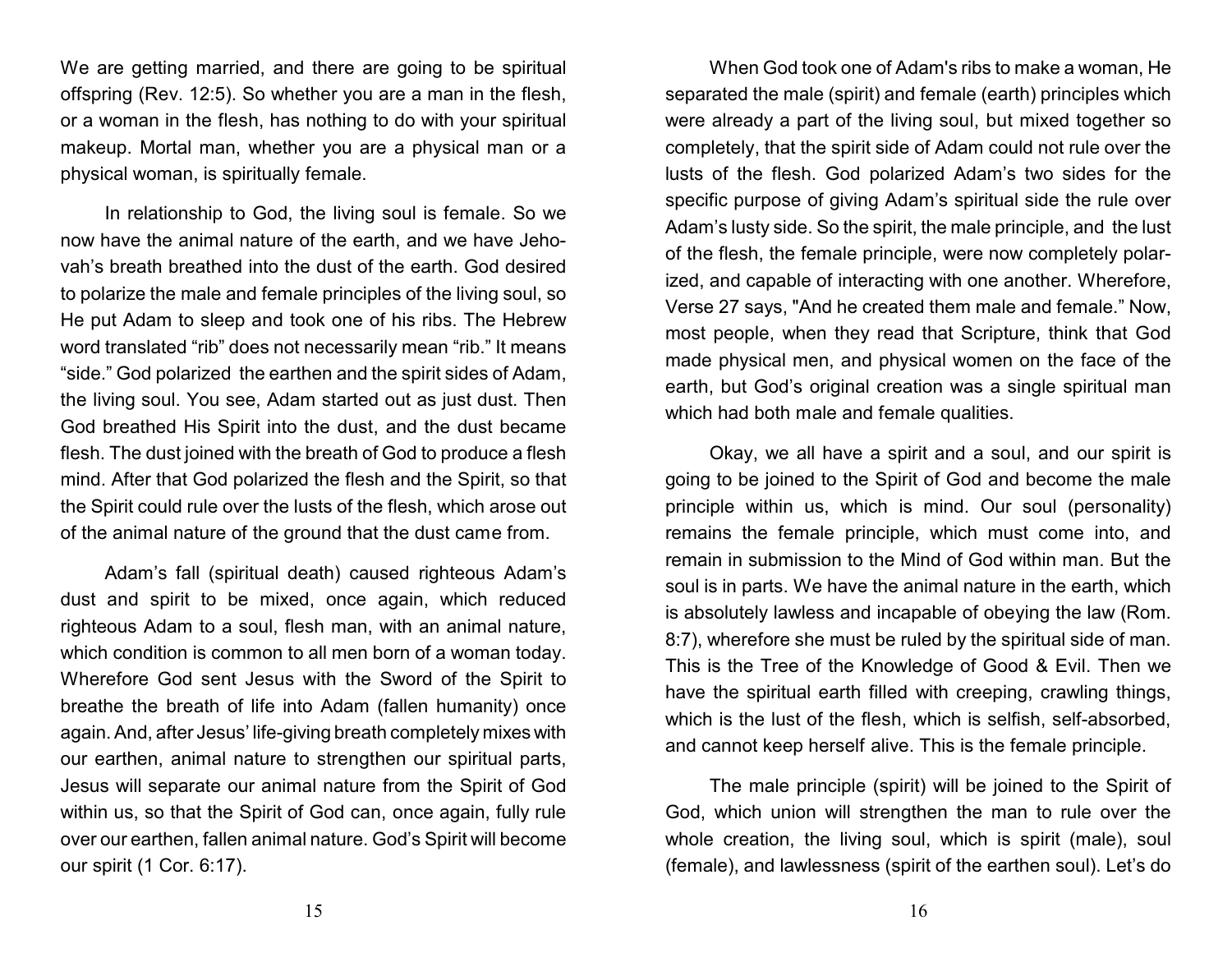it again: spirit=Jehovah's breath of life characterized by righteousness, soul=earthen (animal) personality characterized by lust, and lawlessness=the good and evil spirit (nature) in the earth, which defaults to evil, but can do good when influenced by righteous principles or thoughts. Good and evil abide in the realm of death. Only righteousness can produce eternal life.

If we examine what has been said above, we see that there really are only two sides to the creation: (1) Jehovah's righteous breath of life, and (2) the unrighteous earth, which has its own distinct, two-sided nature, characterized by (a) good (as Leviathan, the prideful mind of man, perceives good), and (b) evil (Satan). These two aspects of the earthen side of the living soul, Leviathan (good) and the Satan(evil) are appearing today as Leviathan (the Serpent), Satan and the Devil (Rev. 20:2). The Dragon is the prideful mind of mortal man multiplied many times, which is the evil counterpart of the Body of Christ; Satan, is the evil spirit that continuously seduces fallen man to sin, and then becomes his accuser when he does sin; and the Devil is the personality that is in full agreement with the thoughts of prideful Leviathan, and Satan, the spirit that rules the personalities of mortal man. The soul (personality), characterized by lust (Behemoth), is the spiritual earth that can only express herself when she is attached to a mind. The mind that is birthed in Adam's earth is the fruit of spiritual intercourse between Jehovah's breath of life and either the male Spirit of God (which produces the Mind of Christ), or the pseudo male spirit of the Serpent (which produces the carnal mind of fallen Adam).

I want to do a brief study on the living soul. I believe that modern day scientists, even though they are usually atheists,

have a lot of truth, and I think there is a lot of error in the Church. I think that when the real truth comes out we are going to be in one accord. When the Church is straightened out, and when science is straightened out, we are going to find out that all along we have been talking about the same thing, except that science does not want to admit that God did it, but we are talking about the same thing.

The science of psychology studies what they call the psyche, but we call it the human soul (personality). They say that the psyche is in three parts, and they have a name for each part, called the Id, the Ego, and the Superego. Well, the Bible says the same thing. We have the lawless one (id), we have the soul (ego), and we have the spirit (superego). However, the human soul has a two-sided nature (good and evil) and a mind which can be righteous or unrighteous, depending upon which male spirit engendered it.

First, I am going to talk about the lawless one, which is Satan, the evil nature of the earth. He is called the Id in psychology. He is the unconscious part of the carnal mind of fallen man, that produces deep rolling passions, which, if not checked, can bring utter destruction upon mankind, in general, and upon the person, in particular. The Id is capable of murder, incest, and every wickedness ever known to man, and he flows through the spiritual heart of every human being, just like our physical blood flows through our physical heart.

The difference between people who kill other people and men and women who do not kill, is the combination of family line curses and what the individuals have been taught. All children have to be taught what is right. They do not know that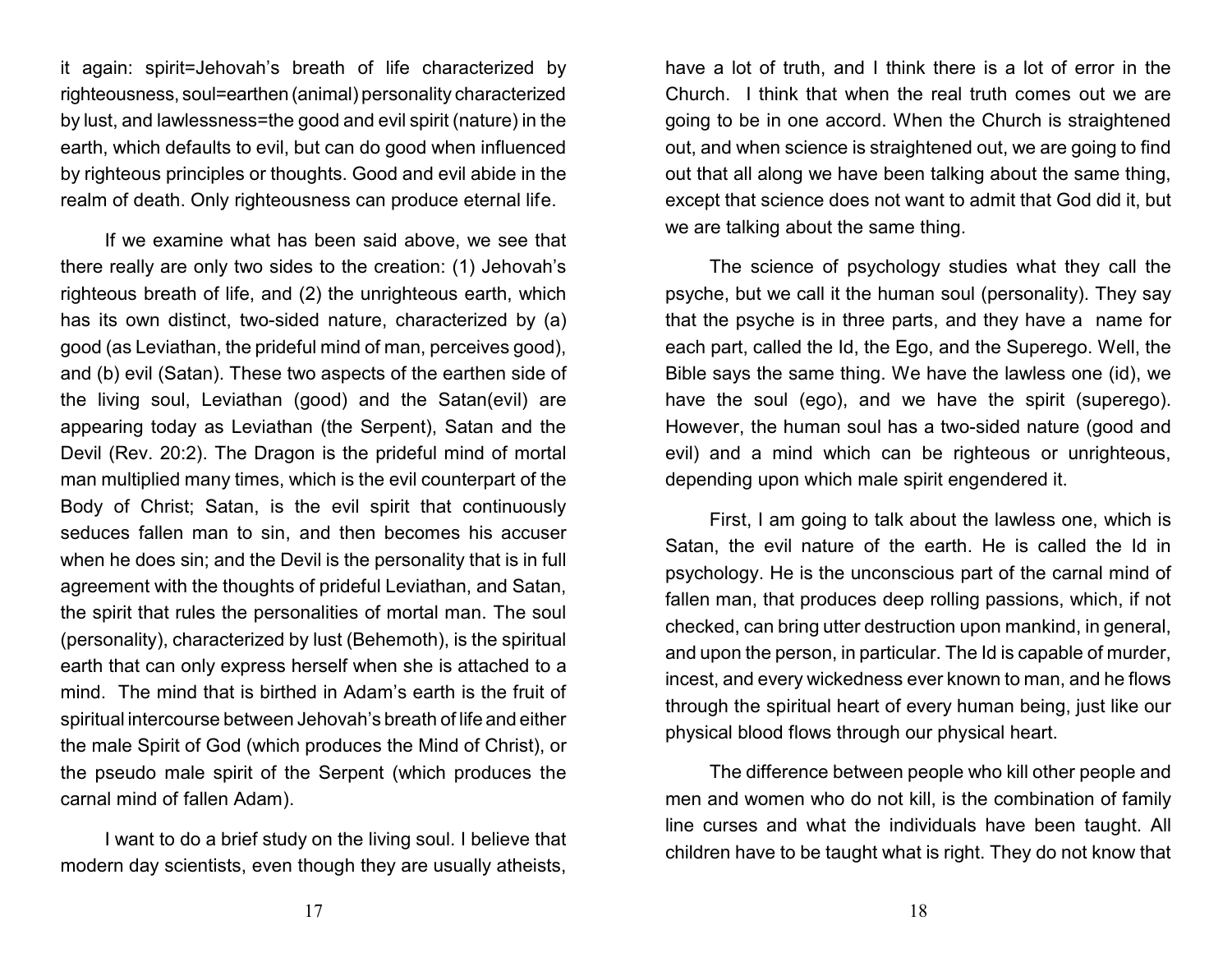they are not supposed to beat their brother over the head, they do not know that they are not supposed to kill people, they do not know that they are not supposed to steal. Why do we have to be taught? Because in the infantile stage, our deep rolling passions have great power, and we must be taught how to deal with them. Children have to be taught what is right and wrong, because we are not born with the ability to know the difference.

Next, we will talk about the mind of the earth, The mind is the intellect, and the conscience. In psychology it is called the Ego, and it is the Ego that has a knowledge of the law. Fallen Adam has a knowledge of the Laws of the Earthen plane, which are the Laws of Nature, but he has no knowledge of the Laws of God, other than that which Jehovah instructs him with. The Ego does not have the power to implement the Laws of Nature, which power is in Satan's hands, but the Ego knows the difference between right, and that wrong. A human being that does not know it is wrong to murder somebody, for example, has an Ego which most likely was damaged in childhood, or perhaps at birth, as a result of a family line curse, or an early traumatic experience.

The third part of the creation is the spirit, the breath of Jehovah's life in the living soul, which is called the Superego. The Superego is partially conscious, and partially unconscious. It is very fragile, easily swayed, easily seduced, and it is this part of our mind, the spirit of our mind (Eph. 4:23) (not Satan, the spirit in the earth, but the spirit of the mind) that perceives the world around us, and is easily damaged. It is the job of the conscience, or the Ego (earthen mind), to protect the Superego (spirit of the earthen mind) because the Superego receives thoughts, and ideas, and produces spiritual fruit. If she sees a

movie, and it says it is alright to murder somebody, and somebody rises up, and goes out, and kills somebody, what has happened is that the Superego (spirit of the mind) has received it as, "Wow, what a good idea, why not?" And the Ego (earthen personality), which is her protector, failed to say "Do not do that." He is the conscience.

The Ego (earthen mind) is Adam, the lawless one (spirit in the earth) is Satan, and the Superego (spirit in the earthen mind), this innocent virginal type element, of the living soul that needs protection, is the spirit of the mind, or Eve. The third part of the living soul, the Superego, who is naive, innocent, and capable of producing fruit, good, evil or righteous, is Eve. It is the spirit of the mind, or, in psychology, the Superego. The spirit of the mind produces spiritual fruit (James 1:15).

We know that God created man, who is Adam, the living soul, to marry her, and God has every intention of producing spiritual children. When Eve, the spirit of the earthen mind, receives evil thoughts, evil fruit is produced. This evil fruit is demons. It is demons. We watch a movie, and we watch somebody getting killed, and the spirit of our earthen mind receives it, and Adam, the mind of the living soul, who is the protector, who is the conscience, is supposed to rise up and say, "That is wicked, the law of God says, thou shalt not murder, and it is wrong."

If you do not have a strong conscience (earthen mind), the spirit in the earthen mind of man receives it, and a spirit of murder is produced in the earthen mind. Now, the personality which is controlled by the earthen mind, does not have to go out and kill somebody, but sometimes people have violent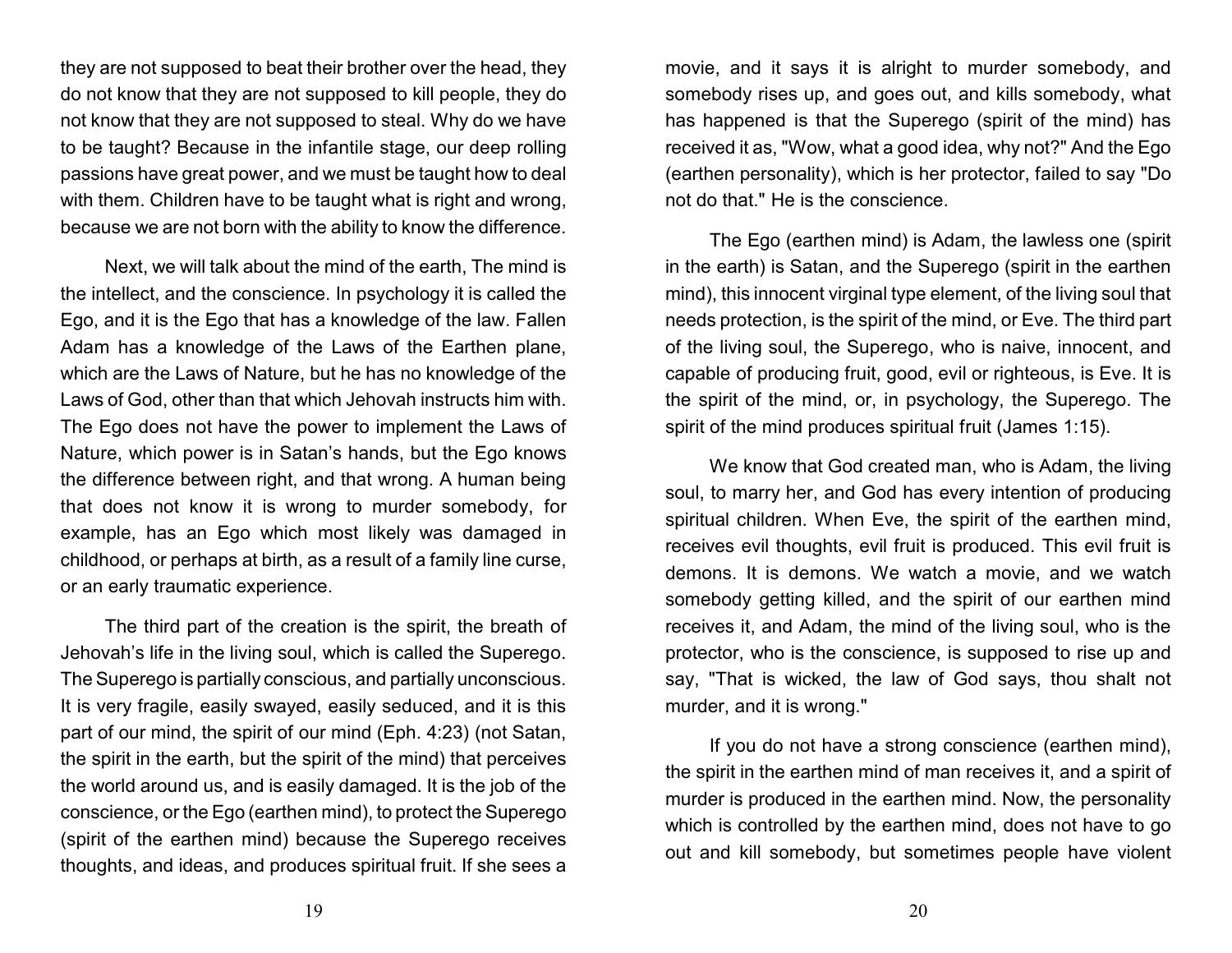tempers, and they fight with people, and they scream, "I am going to kill you. I am going to murder you." Well, maybe they do not do it, but there is something manifesting there. All it takes is the right set of circumstances, and buttons to be pushed, and, boom, they have killed somebody. And they sit down and they say, "I do not know what happened to me. I have been a law-abiding citizen all of my life." Well, somewhere along the line, the fruit of murder was produced in the spirit of the earthen mind of that man, and what happened was that the conscience (earthen mind) failed to protect the virile spirit in the earthen mind.

This is not the way God set up the creation, so how did this happen? The animal element, Satan, the lawless one, is more powerful than the conscience (earthen mind) that God gave man. How did that happen? We are going to find out.

I just have a couple of Scriptures for you, you could write them down if you want, to demonstrate that the living soul was created to reproduce. In the Old Testament we have Jeremiah 25:32, and the word that is used....you know a lot of things in the Bible are hidden, and when you study in the original language you find out the truth. Let us look it up. It was Jeremiah 25:32, "Thus saith the Lord of hosts, behold, evil shall go forth from nation to nation, and a great whirlwind shall be raised up from the coasts of the earth." I am not going to spend any time on it right now, but the whirlwind is the Spirit of God. He comes in a whirlwind.

I did a word study in the Hebrew on that word "coasts," and what it means is, "the generative parts of the earth, the fertile parts of the earth." So this great whirlwind which is the Spirit of God in man is going to come forth from the fertile parts of the earth. All those of us that have been victimized, that have produced the fruit of spirits of murder, and evil, and envy, and every other thing that is in our hearts, whether we know it is there, or whether we do not know it is there, that same fertile part of the living soul, the spirit in the earthen mind, is going to produce the fruit of the Spirit of God. Hallelujah! Thank you Jesus!

The other Scripture that I have is Jeremiah 50:41 which is even better. "Behold a people shall come from the north, and a great nation, and many kings shall be raised up from the coast of the earth." Many kings, the sons of God, the offspring of God and man, the living soul. Many kings shall be raised up from the fertile parts of the earth. Hallelujah, thank you Jesus. We will not produce any more Serpents, just the offspring of God. Hallelujah!

And in the New Testament we have two Scriptures. I do not want to take the time, but in Ephesians 6:14, we are admonished to gird up the loins of our mind, to be strong in the reproductive parts of our mind. Do not fornicate with these thoughts that say, "it is fine to murder, it is okay." Reject it! The Lord says you are evil, the Lord says, "Thou shalt not murder," and reject it before it produces fruit in your soul (personality).

The second New Testament Scripture is Ephesians 6:14 says, "Girt your loins about with the Spirit of Truth." Now, if it is talking about our physical loins, how could you put truth around your loins? What the apostle is saying is, "protect your spiritual fertile parts with the truth, and the truth is, thou shalt not murder. Do not entertain that thought. Thou shalt not steal,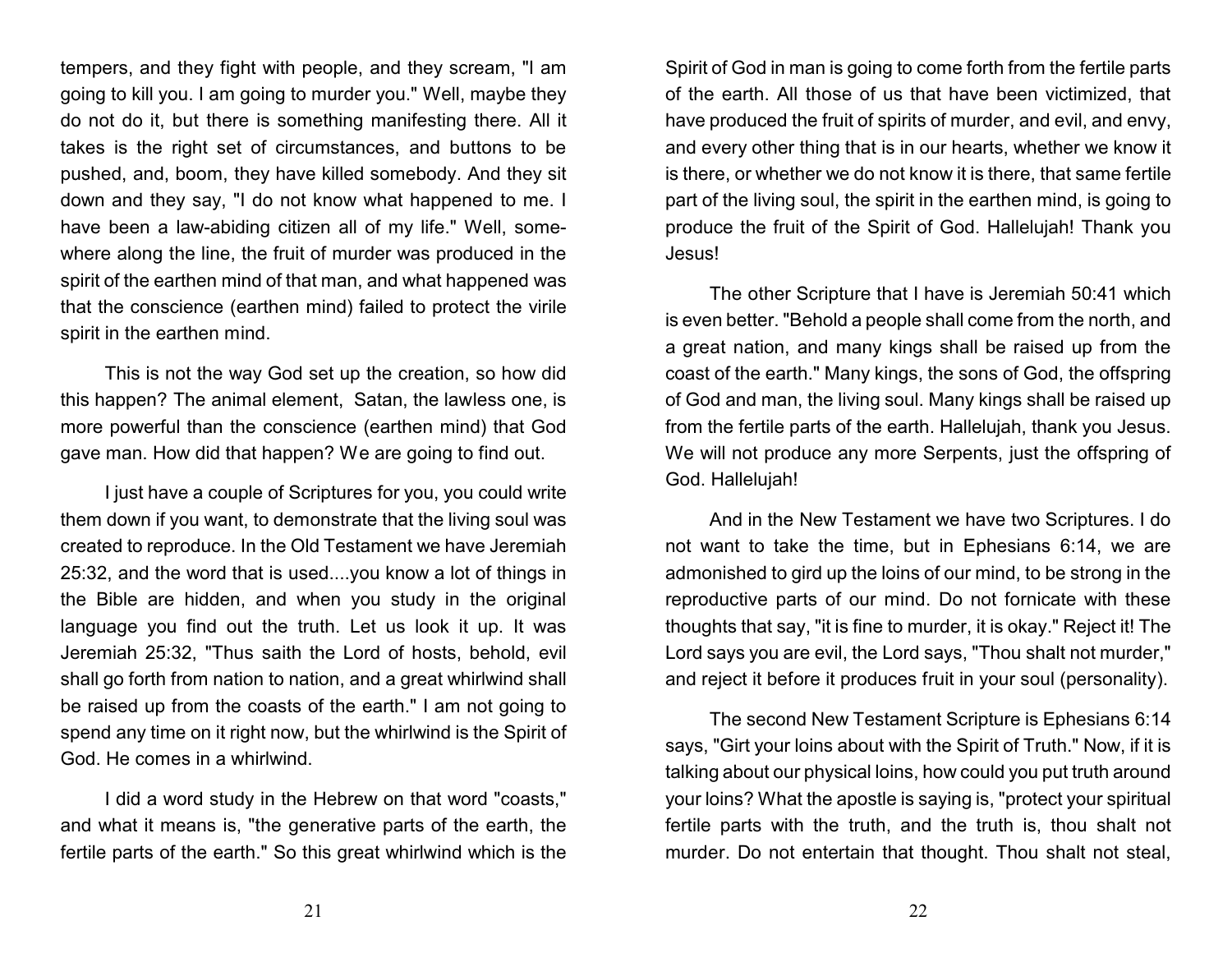thou shalt not commit adultery." As soon as your earthen mind says it is okay, boom, the spirit of your earthen mind births an evil spirit.

It may lie dormant, it may never manifest in your life, but it will be passed on to your children. It could manifest in your children's life. It is there, you have birthed it, it is there, and it is on the family line until Jesus Christ comes and removes it. It is there in your children, your grandchildren, your great grandchildren, indefinitely. Only Jesus Christ can deliver us from these things, and it gets worse with each generation.

Okay, Ephesians 6:14 and I Peter 1:13. We are still trying to figure out how all this happened to us. We have already said we are now a partially formed creation. We are in the likeness of God because the spirit of our earthen mind is made from His substance. Our earthen side includes the evil side of darkness (Satan); the good side of darkness (the pride of Leviathan); and the lust of the flesh (Behemoth). Our spiritual side is Jehovah's breath, the spirit of our earthen mind. The earthen mind of mortal man is the fruit of God's spirit that was birthed in Adam when Jehovah breathed the breath of life into Adam, the living soul, and that breath became the spirit of Adam's earthen mind. The creation of God, Adam, the living soul, is now prepared to be impregnated by the Spirit of God. Yes, the mature Spirit of God is destined to join with the spirit of Adam's earthen mind (which is the same Spirit in another form), and the union of the two Spirits will produce "the Mind of the Spirit" (Rom. 8:27), or the Mind of Christ (1 Cor. 2:16). But, while Jehovah waited for the proper opportunity to consummate His marriage to the living soul, He provided a spiritual cover to strengthen and protect Adam's earthen mind and the spirit of that mind, and that spiritual cover is "The Law Of God." Jehovah told Adam that if he would obey the Law, even when he didn't understand it, that the Law would protect him from the lawless element within his earthen side.

Adam was in complete control, his earthen mind was the conscience, he was ruling, and he was the protector of his reproductive parts. I want to go back to Genesis. Genesis 2:15 says, "God put Adam into the Garden and told him to dress it and keep it." Now, I am going to suggest to you tonight that Adam was not a gardener, and that God did not put Adam in a natural Garden. Tomatoes and cucumbers were not growing in Adam's Garden.

A Garden is a place where things grow. Adam's earthen mind is the spiritual garden, and the spirit of Adam's earthen mind, is fertile seed in the Garden that Adam is instructed to guard against the thoughts of the Serpent, the lawless one. The Garden that is spoken about in Genesis contains the fertile parts of creation. Adam was appointed as guardian, so that no one should fertilize the spirit of their mind, other than God. Mankind was in God's likeness, waiting to be fertilized by God, to produce the fruit of God, even the Mind of Christ. This was before the fall. What happened?

We are going to Song of Solomon 5:2-4. If you can just keep your finger there, I will read it, you do not have to go back with me if you do not want to. The first witness to this is in Genesis, Chapter 1. What happened? "Now the Serpent was more subtle than any beast of the field, which the Lord God had made. And he said unto the woman, yea, hath God said ye shall not eat of every tree of the Garden? And the woman said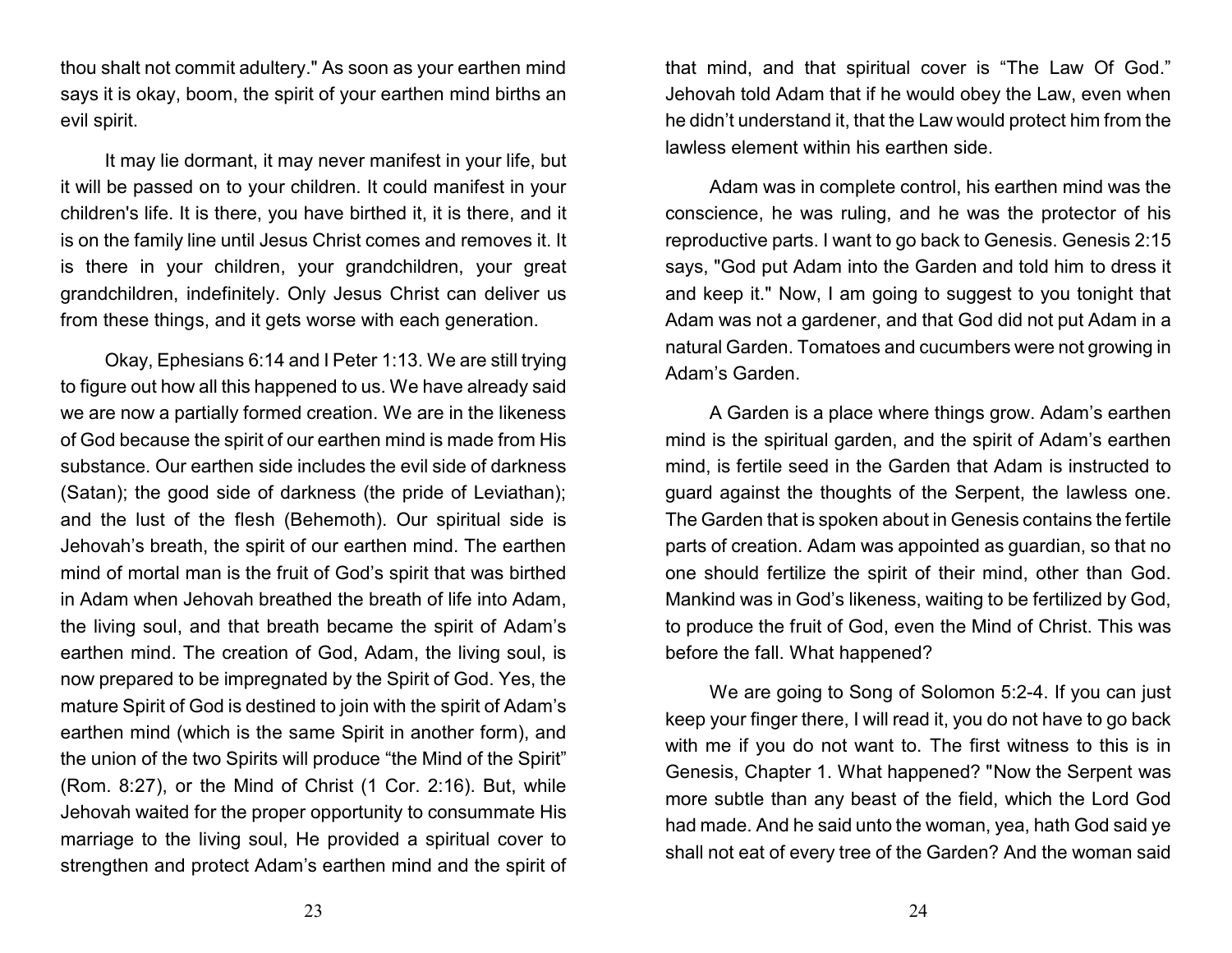unto the Serpent, we may eat of the fruit of the trees of the Garden, but the fruit of the tree that is in the midst of the Garden, God hath said, ye shall not eat of it, neither shall touch it lest ye die. And the Serpent said unto the woman, ye shall not surely die."

Eve was seduced, but this is a parable. Eve was not a human woman in a Garden with a tree like the one outside my window, with a snake crawling up and down it. This is a parable.

Something spiritual happened, and that is described in the Song of Solomon 5:-2-4. "I sleep but my heart waketh. It is the voice of my beloved that knocketh saying, Open to me my sister, my love, my dove, my undefiled, for my head is filled with dew, and my locks with the drops of the night. I have put off my coat. How shall I put it on? I have washed my feet, how shall I defile them? My beloved put in his hand by the hole of the door, and my bowels were moved for him."

Well, I did a word-by-word study of these few Scriptures, and this is what we got. I am going to run down quickly with some of these. You see when the King James translators translated the Hebrew, they had no spiritual knowledge at all so they made the only sense that they could make out of it.

We could only translate things in accordance with the knowledge that we have. That is why you cannot be a translator of a detailed chemical treatise. If you do not know what they are talking about, how can you translate it into another language? So the King James translators, they did the best that they could. Many of these spiritual truths are deeply hidden because they did not have any idea of what God was really saying. I am sure most of you know that if you look up a word in Webster's Dictionary, you may find up to fifteen definitions of one word. So these translators did not have the spiritual truth when they translated the Scripture, so their translation took on the form of a parable. Praise God! The truth is still available to us the Spirit of Revelation. Praise God!

What I would like to do is to quickly read down some of the alternate definitions of some of these words. Then I am going to reread these two verses to you, as God gave them to me.

First of all it says, "I sleep but my heart waketh," and that shows the separation right there. We know that God put Adam to sleep. There is no indication anywhere in the Scripture that he has been awakened. We just know in the New Testament that Paul says, "Awake to righteousness." Awake to righteousness, so everyone that has not yet received the righteousness of Jesus Christ in its fullness is still either sleeping or partially sleeping. Until we know the whole truth, we are at least partially asleep.

See, she says, "I sleep, but my heart awaketh." Well, who is her heart? Some part of her awakened, even though she was still sleeping.

The word "coat" is a covering which is usually woven linen. We know that linen is the righteousness of the saints. He said, "I have taken off my coat." Something within her took off his righteous covering. He says, "I put off my coat." The words "to put off" means to enlarge oneself, to rush upon, to attack, to strip someone of anything (to strip someone of his righteousness). It can mean to skin somebody. The Serpent rose up out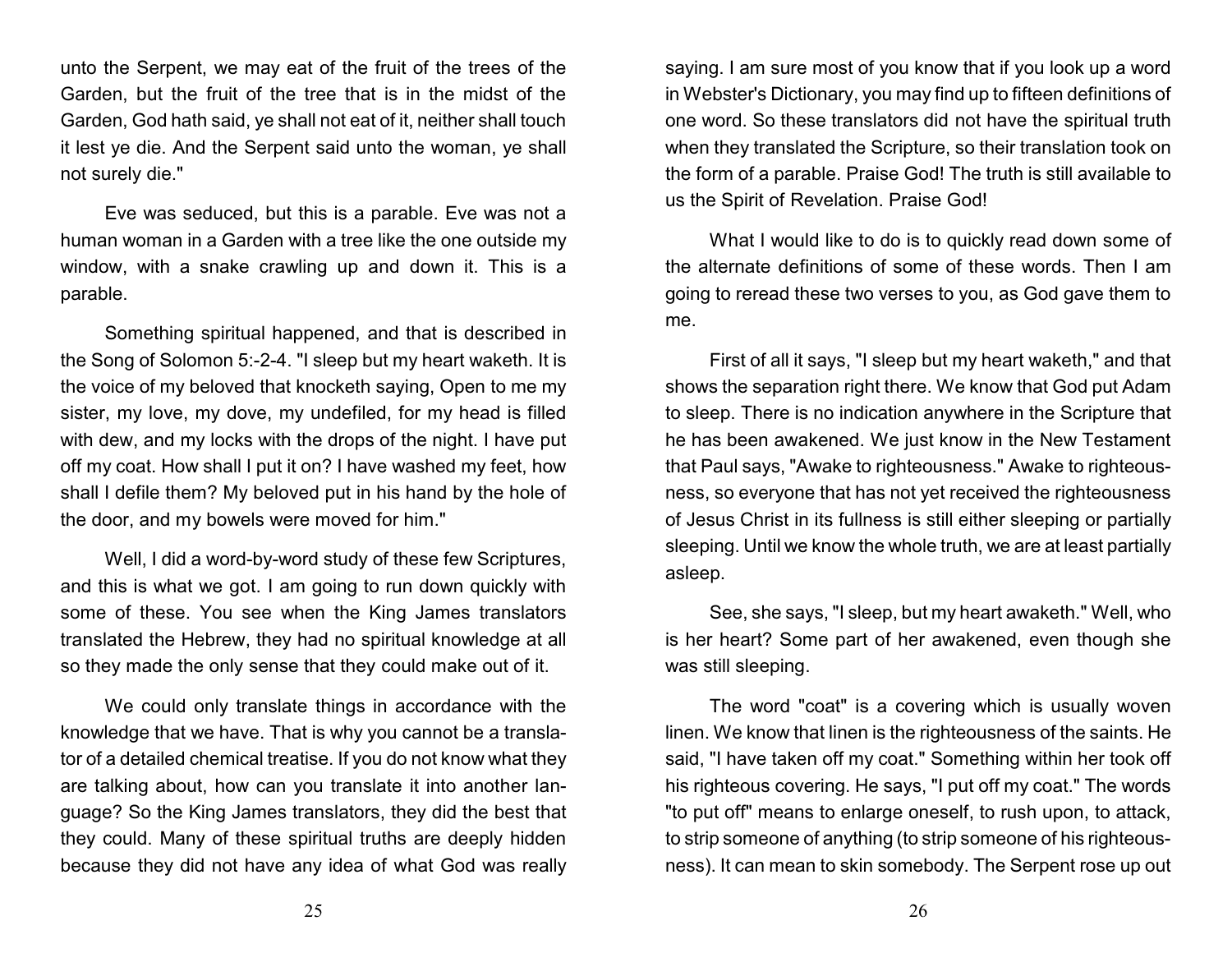of his place illegally and against the specific expressed will of God, and he approached the fertile spirit of the creation to seduce her.

Now remember, she is innocent, she is virginal, she is not capable of protecting herself. Her protector is Adam's earthen mind which has received the instruction of the Law. Where is Adam? He is sleeping. The Serpent says, "I have washed myself," and the indication of that is, "I have declared myself innocent." To wash is to make clean. "I have risen up out of my place. I have stripped off the righteousness of the Law, but I say I am okay, I say I am clean." That is what fallen man who is formed in Satan's nature says today. Fallen man says that he is innocent because he does not understand the spiritual truth of his condition, which is only now being revealed to our fallen world. The only message that has gone out to the world is, "you are a sinner, and you are no good, and repent or you are going to hell." That is not the gospel of Jesus Christ.

The Serpent says, "I have risen up, I have stripped off the righteousness of the Law, but nevertheless I say I am clean." Jesus said that your own righteousness is as filthy rags. You cannot keep your own soul alive, you cannot do it.

He talks about the dew of his locks, and that refers to a spiritual covering. We know that the original Garden, which was the earthen mind of the original creation, was covered with the dew of God, the Spirit of God. The Serpent now brings forth his own spirit, he is imitating God on every level, he comes forth in his own spirit.

The "locks of his hair," when I studied that in the Hebrew, I found out that the locks of his hair referred to harvest, fruit that has been harvested, the Serpent harvested Adam's Godly fruit, even Adam's earthen mind, which was righteous because of the Law. That righteous mind was broken off from Adam as the Serpent prepared to join with the spirit of Adam's righteous mind, and generate the Serpent's unclean, lawless mind within Adam, the living soul. Now there is a very sexual connotation here. The Serpent has prepared to fertilize the reproductive parts of Adam's earthen mind, That is what it means. And the Serpent talks about dew drops again, but this is the Serpent's own lawless spirit. This is no longer God's spirit, and this is from the night.

In verse 2, it says, "For my head is filled with dew, and my locks with the drops of the night." The spirit of the night is not the spirit of light. God is the Spirit of light. This is the spirit of darkness. There is a Spirit of light, and there is a spirit of darkness. The lawlessness nature of the earth had risen up and taken independent form. The Serpent had been created to be an element of the creation which had the specific function of giving the creation form. The Serpent was never created to rise up as an individual entity and do anything of himself, least of all take on the role of God, as the male spirit that would fertilize the spirit of Adam's earthen mind to produce the mind of the Serpent's Spirit, even the carnal mind of fallen Adam's dead soul. "He has broken his bands asunder," he has risen up, he has taken the place of God, and he is boldly prepared to fertilize the unprotected innocent part of the creation, which was supposed to be waiting, a virgin for God.

He also says, "I am not dirty, how could I be defiled? He says, I have washed my feet, I have made myself clean. How could I be defiled?" He is just lying to her left and right.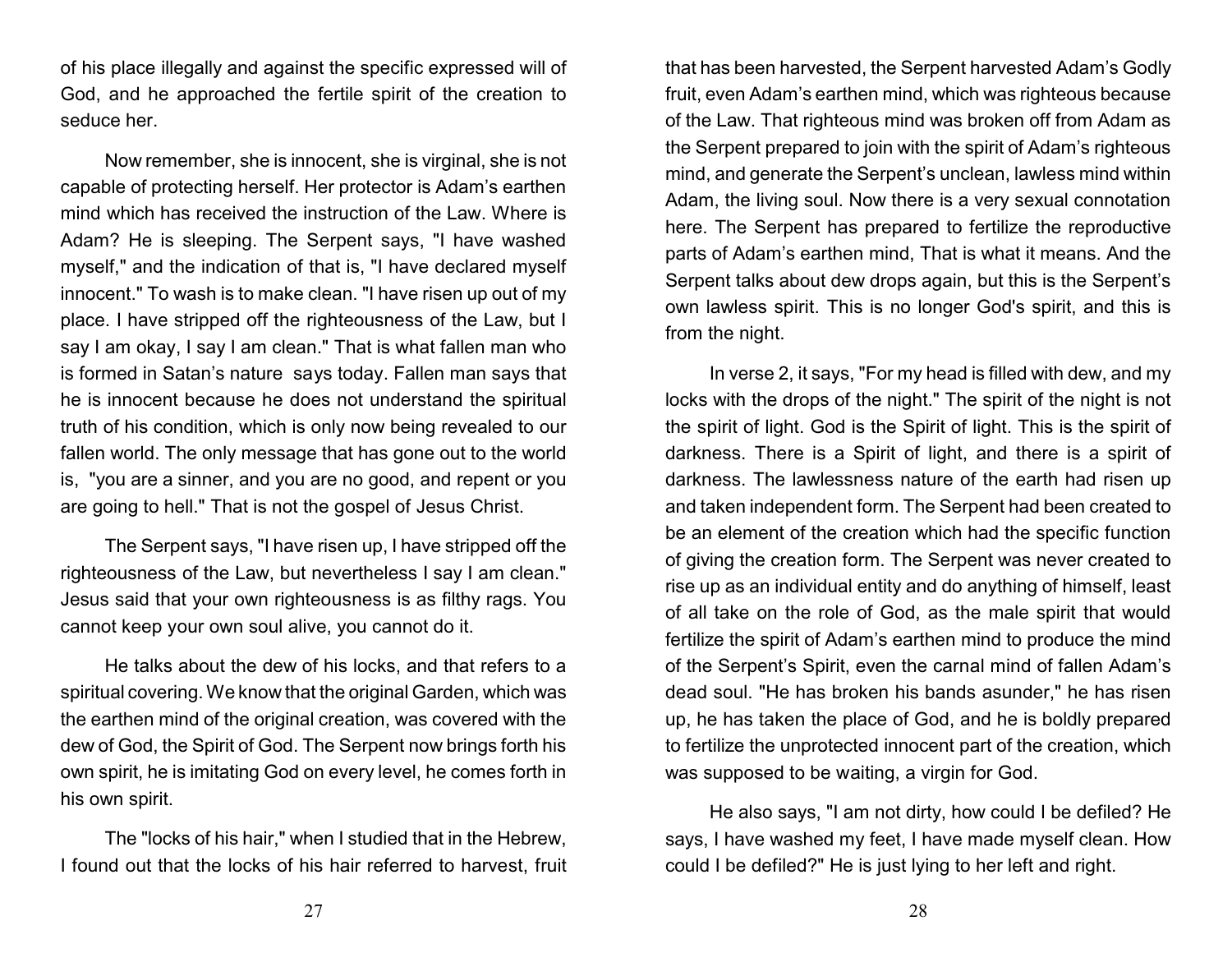Then it says....we are up to Verse 4, "My beloved put his hand by the hole of the door. Now this word, "put his hand," well first of all, "of the door," is not in the original Hebrew. The King James translators added that in because they could not make any sense out of this at all. The word "hole" merely means "open place." She was just wide open, waiting to be fertilized. That is all that it means. When it says, "He put his hand in," okay, if any of you want to check this out, I used two lexicons. I used Strong's, and I also used Gesenius, and if any of you want more information try this:

Gesenius says that "to put the hand," is an idiom of the Hebrew. This expression "to put the hand," in the Hebrew, can be translated in many instances to mean sexual intercourse. He seduced her and he moved in on her. The word "open" here means power, direction, the hand being the seat of power, strength, force. He just took her illegally. And where was Adam? Sleeping. Something went wrong somewhere.

I would like to read those two verses to you in accordance with these two translations. "I sleep but the dark side of my nature, my passions, have risen up." She was deceived, she thought it was God saying "open to me, my sister my dove." Now there is the dead give-away. If it was God, he would have never called her his sister. But the dark side of the nature of the earth is a brother to Adam's earthen mind which was birthed from the union of the dust of the earth and Jehovah's breath of life, They spirit of Adam's earthen mind and the lawlessness in the earth are truly are sister and brother. They are both a part of the same living soul, they are part of the creation.

You see, he said to her, "Open to me my sister my love, my dove, my undefiled." She is still a virgin. "For my head is filled with dew," and that word "head" means his strength. In the Old Testament, a prophecy from Jacob towards Reuben is, "You were the firs born of my reproductive strength." That is the meaning here, although it is not the same word, because the Scripture just quoted is talking about the physical reproduction of physical human beings.

Here we are talking about spiritual reproduction. So it is a different word, but it is the same word that is used to describe the river coming out of Eden that breaks into four different rivers. This is the Serpent's spiritual strength, the first time that he is getting ready to reproduce, so the Serpent is coming at the spirit of Adam's earthen mind with everything that he has. The Serpent wants to fertilize the spirit of Adam's earthen mind, the Serpent wants to take the Garden of God, Adam's earthen mind, and raise a people in the Serpent's own likeness and in the Serpent's own image. The Serpent is literally trying to steal the creation of God. "And my head is filled with dew." That is the Serpent's ungodly spiritual power. "And my locks with the drops of the night." He is prepared to fertilize the spirit of Adam's earthen mind with the spirit of darkness. "I have put off my coat, I have put off the righteousness of God."

Only Jesus Christ can make us righteous again. Once we have lost it, there is no way back up to our first estate, but by the Spirit of God. "I have washed my feet, how shall I be dirty? How can I dirty them? I am okay. My beloved made love to her and my bowels were moved for him." The spirit of Adam's earthen mind responded. So she was not raped, she was seduced. She responded. She, therefore, received of the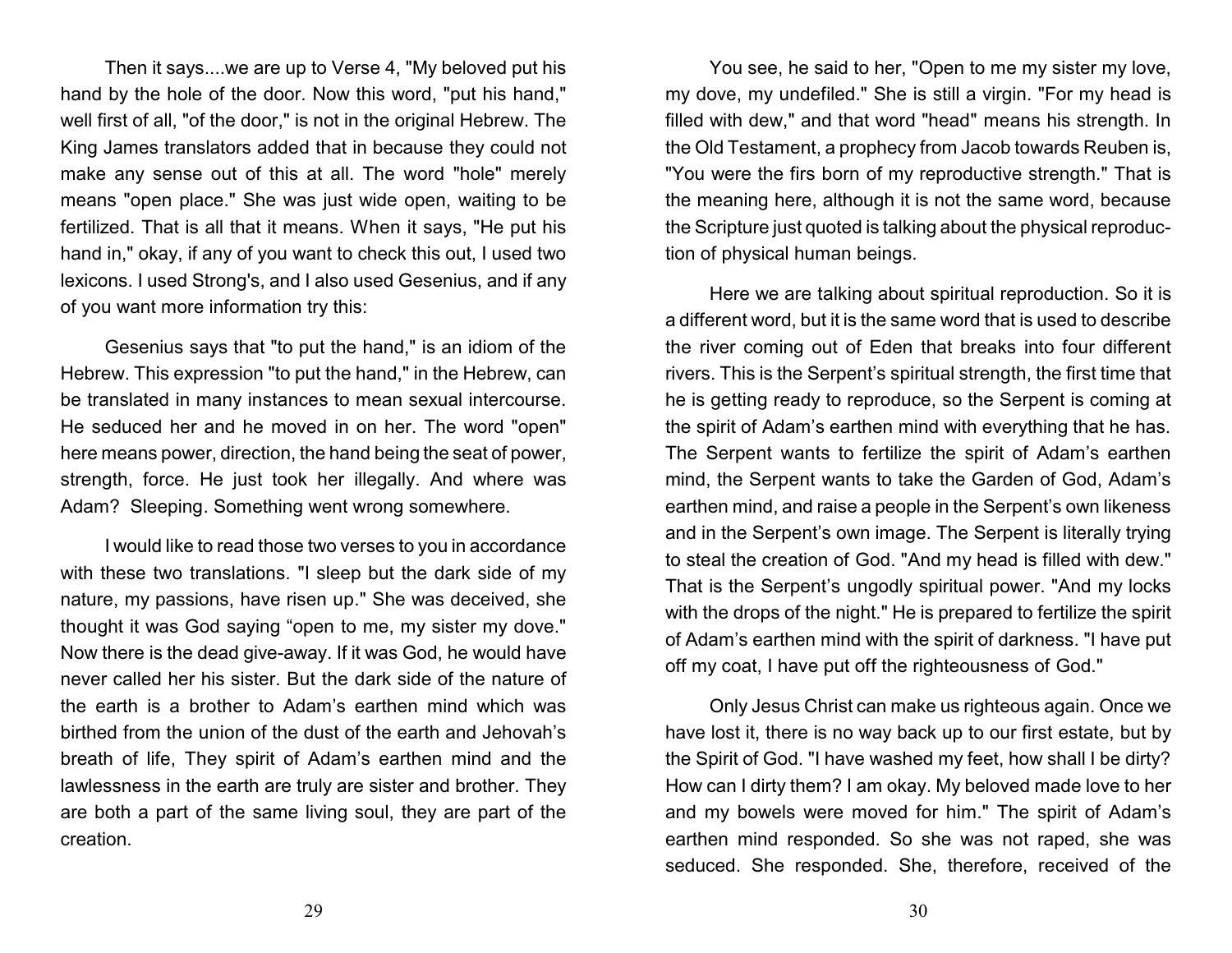Serpent's guilt. The virginal spirit of Adam's earthen mind married the Serpent instead of God.

We are told in Genesis 5:3 that Adam begat in his own likeness, and in his own image. Every human being on the face of the earth today is in the likeness and in the image of fallen Adam, and, therefore, we are guilty of his sin. We are told in the New Testament that we have not sinned in the similitude of Adam, in that Adam had the power to prevent all the human suffering that we see in the human race today, but he fell down on the job. So we have not sinned in the same way that Adam did, because we are already fallen, but we sin in a similar way to the sin of fallen Adam, in that we continue to sin simply because we do not have the power to stop doing it. Righteous Adam had a choice. Fallen Adam and his descendants, which we are, do not have a choice.

And we are told in I Corinthians 15, that "By one man death came into the world." Okay, through sin we all died. The judgment for sin is death, and we are all dying because Adam failed to protect the creation of God from spiritual incest, as he was told to do. Two parts of the earthen creation fornicated, that is spiritual incest.

Everybody on the face of the earth is under a curse of incest. Some people get all up tight when I talk about curses, but I try to stay positive. The Scripture says that we are under the curse of the law. All of these curses are on us, but in Christ Jesus we have deliverance. Do not look at the curse, and do not look at the demons, okay? No one is saying that you are evil, or that you are terrible, or that you are this, or that you are that. We were born into this condition. We are victims. Jesus

Christ has come to deliver us from all of these things.

Let us get it straight in our head. There is no need to defend ourselves against the truth of our spiritual condition. "I do not have a demon, I do not have a curse." Yes, you do, but that does not mean that you are terrible. We were born with it. We were shapen in iniquity and born in sin (Ps. 51:5). We are victims, and Jesus Christ has come to save us. You know, for years I would hear, "Jesus Christ saves." Well, what is he saving us from? This is what he is saving us from. If you think you are okay now, it gets worse with every generation. Think about your children, think about your grandchildren. Jesus Christ has come to save us from this mess.

Getting back to Hebrew.4:12, which was our opening text. For those of us who are in Christ Jesus, we are all joined together here. We are stuck together with the sin, with the incest, with the curses, with everything. How is Jesus going to get us out of this? He is going to separate all these aspects of ourselves. He is going to separate the spirit and put it over here, and he is going to separate the mind of the soul and put it over here, and he is going to separate the animal life, and put it over here.

The way it is right now is, this is the order of the animal life ruled by Satan. He is the prince of this world, he is the prince of darkness, all power is given to him except for those who are in Christ Jesus. He has power over everyone on the face of this earth. He is The evil of the Tree of the Knowledge of Good and Evil. He produces evil. There are people that do good works, but, for their own purposes. This is Leviathan, the good side of the Tree. Satan permits them to do good works,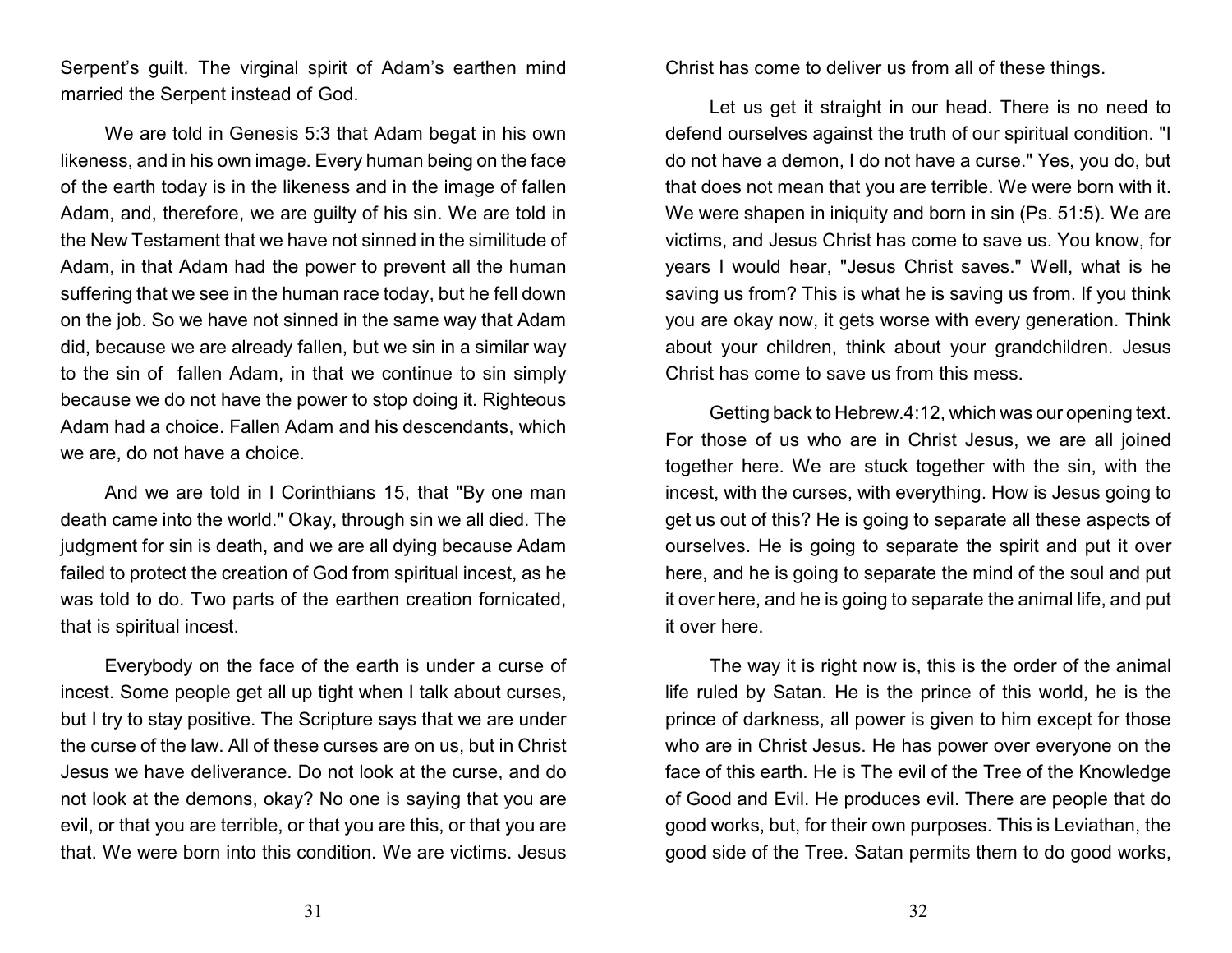but he rules this world except for those who are in Christ Jesus. So this is the order of the unsaved man: The two sides of darkness (good [pride of leviathan] and evil [Satan]), which is fallen Adam's carnal mind that was birthed from the union of the spirit of Adam's righteous earthen mind and the Spirit of the Serpent, and Behemoth, the lust of the earthen soul/personality (flesh), The spirit is down here at the bottom. She is victimized. She is the harlot that rides the beast in Revelation. Who is the beast? The beast is the bestial soul that came into existence when the living soul died. The beast is fallen humanity. The harlot, the spirit of fallen Adam's mind is filled with all of the filthiness of the world. She has produced the evil fruit of the carnal mind.

God has created one living soul that died. We are all cells of the body of Adam, the creation of God. So nobody can say, "I am okay, I am not like that one over there", because if you have one cancerous cell in your body, honey you have cancer! That is who Eve is. She is the harlot of Revelation riding on the beast who is fallen Adam, who is completely devastated. Satan is now the ruling spirit. Now, all the parts of the creation are all joined together, they are fused together, they cleave together in the wrong moral order. When Jesus Christ comes, He comes with his sword and He cuts the parts asunder, and He is going to rearrange them, and the Mind of God's Spirit is going to be on top.

That is what Jesus Christ is doing today. He is chopping everything apart, and he is putting everything back together in the right moral order, and when Jesus Christ rules, righteousness will come forth from the earthen part of the creation.

We will have power over our thoughts, we will stop sinning in our mind, and we will stop dying. This is the gospel of the kingdom. Glory to God! Hallelujah! Nobody is burning in hell forever. Jesus has come to save us. We are in hell now, and he is coming to get us out. So let us stop fighting Him, and stop saying, "I do not have this, and I do not have that," and let Him do the work and clean us up. Glory to God! We will have the fruits of the Spirit, peace, joy, and righteousness in the Holy Ghost. The kingdom of God will be established in us, and we will no longer be victims of sin. Hallelujah! Any questions? I know this is a radical teaching.

**COMMENT:** I do believe that we have demons, and I do believe, to a certain extent, everything is not a demon, that a lot of it is our flesh. There is a time to cast out, and there is a time to die to the flesh. Paul gives a certain commandment, things to do. I am a bit confused at the way the Church handles it today because there seems like there is just so much casting out, casting out, casting out, and it just leaves the person with no responsibility whatsoever. I think that a lot of darkness comes into that area because if you think that everything is a demon, then you are totally evading a whole issue, a whole issue of life that you need to walk in.

**PASTOR VITALE:** You are right, I do not believe that everything is a demon. I believe that the heart of man is desperately wicked (Jerm. 17:9), and sometimes a particular form of wickedness is produced in excess within us to the point that we lose control over it. In that case, the demon has to be cast out. It has been my personal experience that a lot of deliverance does not take the impulse to sin out of my mind, but it has given me power over those impulses. You see, the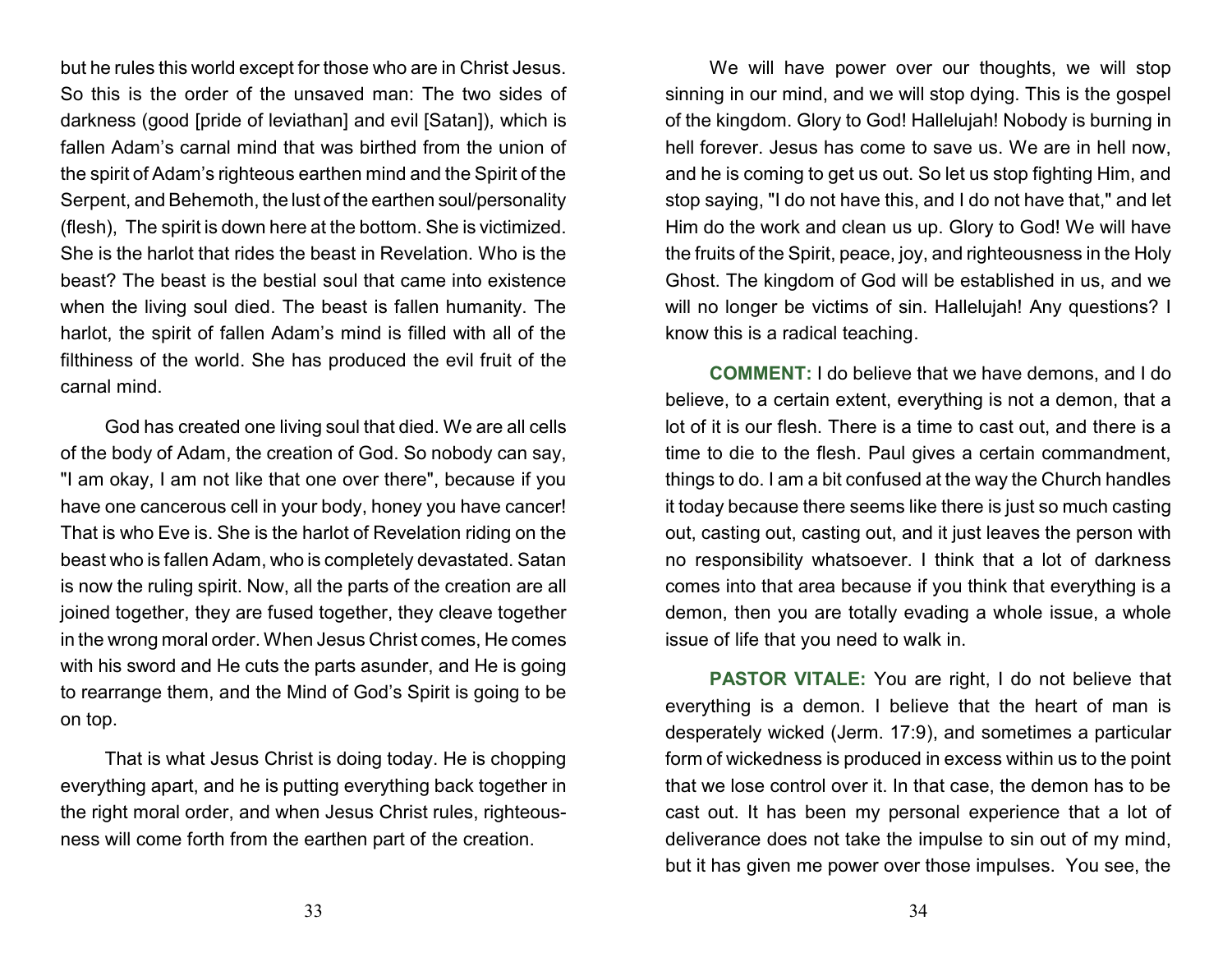thought of sin comes from our sin nature, but the impulse, the drive to sin, can be a demon.

#### **COMMENT:** Power over the unclean spirit?

**PASTOR VITALE:** It is not over the unclean spirit because the thought of sin is in the heart of man. You see we are still the natural man. We are not Christ yet. There are two men in here. When Christ Jesus comes to live within us, we now become two men. There is a war going on in here. The natural man is evil, he has evil thoughts, but if I reject those evil thoughts there is no spiritual fornication, and there is no demon. Now, because Christ Jesus is joined to my spirit, my soul (personality) is now strengthened in Christ. The soul (personality) is the element of the creation that is being saved. It is the spirit of the carnal mind that is now rising up, and saying to the lawless aspect of the earthen soul that has victimized her for centuries, "You are not going to rape me anymore."

We will not be completely righteous until the Spirit of God in us brings the creation, as it exists in the earth, into perfect order, Spirit of God, Mind of the Spirit, soul (personality), Mind of the Soul (carnal mind), Satan. When Jesus brings the creation into order, the Scriptures tells us that victory will swallow up death. Satan is going to be consumed by the Spirit of God, and when that happens, there will be no more evil thoughts. We are up against a monstrous foe, but in Christ Jesus we can do it. Satan has been ruling men and destroying them for centuries. He is very powerful.

**COMMENT:** So there is nothing that we should fear?

**PASTOR VITALE:** Absolutely not, because God is more powerful than Satan is. So this is the process. Jesus Christ comes in, and he is separating our soul (personality) and the spirit of our mind from Satan. He is strengthening our spirit and casting down the wicked fruit of the carnal mind that has been produced from the incestuous relationship of the spirit of our mind and the Serpent, and then he is going to swallow up Satan so that he cannot even impulse evil thoughts into us anymore.

I do not know exactly where it is going to happen, but we know that when Jesus Christ was tempted for forty days, that is what he was going through. He was water baptized, and Satan, the unconscious part of the carnal mind that He received from His mother rose up and said to him, "I will give you all the kingdoms of the world, if you will worship me," that is, if you will carry out my thoughts and ignore the thoughts of the Mind of Christ, but Jesus said, "I do not want them. I want the kingdom of God, get thee behind me Satan." Jesus did not fornicate with Satan.

**COMMENT:** All that God has commanded us to do in the New Testament, he has given us power to do. He has not commanded us to do anything that we are not able or capable of doing. When we do those things, what we do is we line ourselves up with the will of God, and then that is how he brings about the victory over the enemy?

**PASTOR VITALE:** Right, and if there are demons that have to come out, they have to come out.

**COMMENT**: I am thinking about David, he separated Goliath's head from his body.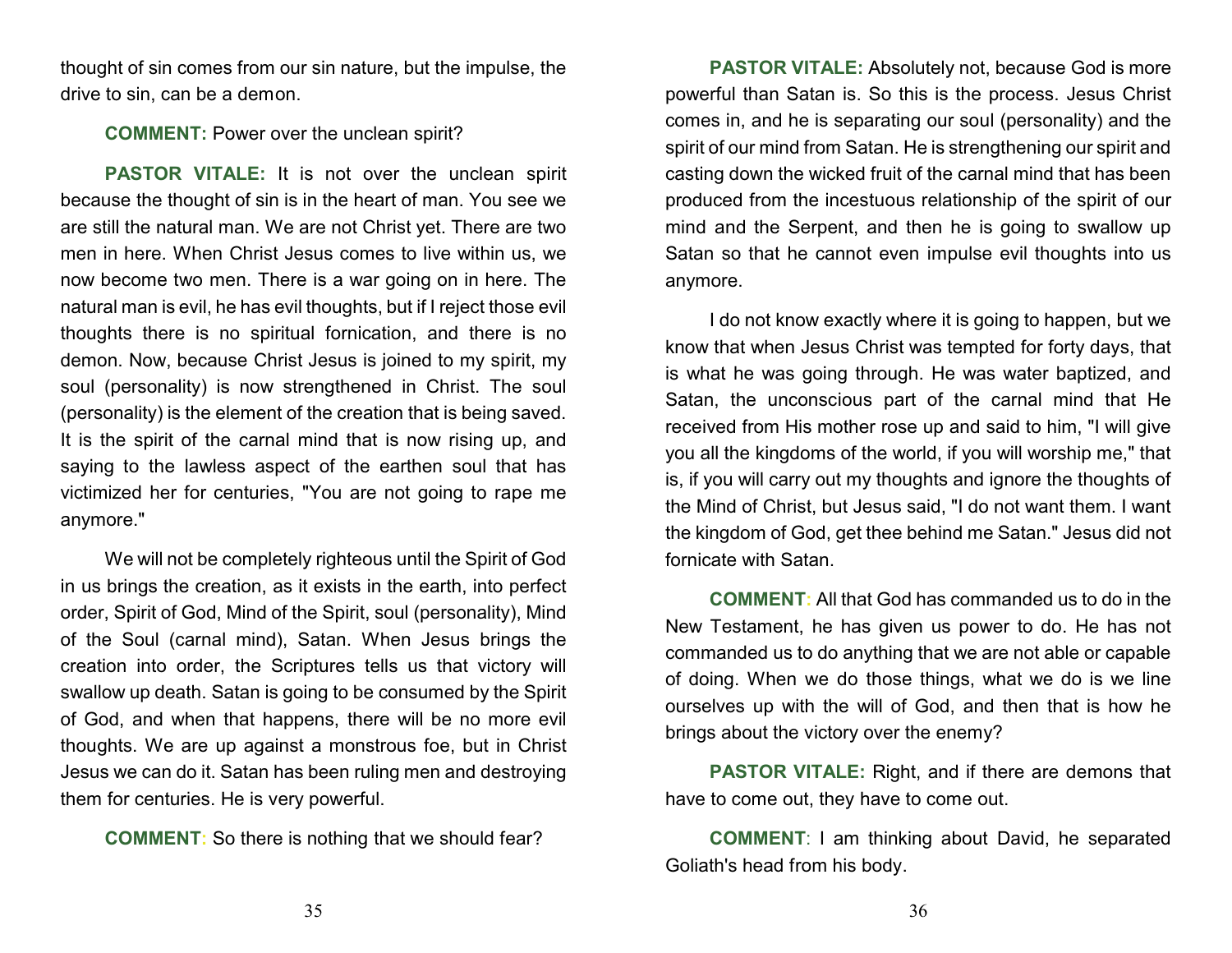**PASTOR VITALE**: Amen, and also it says in, I think the book of Ezra, when the Hebrew children were in captivity in Babylon, the Hebrew men married the Babylonian women, and when God raised up Ezra to take them out of Babylon, and go back to Jerusalem, and rebuild the temple (now, remember everything that happened in the natural is now happening in the spiritual), if they wanted to go on with God, if these men wanted to go on with God, the priests told them that they had to leave their pagan wives behind, and they had to leave their children that were born of their pagan wives, and the men did it.

They left their wives, and they left their children, and they returned to God. The children in this account represent the demons, the illegal offspring of our mind, and the wife that we are leaving is the carnal mind, which Jesus is cleansing because he is going to marry the spirit of our carnal mind. Yes?

**COMMENT:** Is sin the same as the evil fruit?

**PASTOR VITALE:** No I do not believe so. The Bible talks about sin, and the Bible talks about iniquity. Sin is the act which breaks God's law. Iniquity is the fruit or the offspring that is produced as a result of that act. If I get a thought in my mind, "Oh, it sounds wonderful to murder somebody, that really does not sound bad at all," I produce a spirit of murder. Okay, entertaining the thought, receiving the thought is the sin, and the evil spirit is the fruit or the iniquity that is birthed as a result of it.

When Paul says, "Gird up the loins of your mind," he is not saying that these thoughts are going to stop coming. That is not going to happen until death is swallowed up. What he is saying is, "Do not receive it," and if you cannot resist it, if you are weak in this area, we always have the possibility to cry out to Jesus. "Lord I am being tempted, and I cannot resist, have mercy on me." He will not fail you.

What is supposed to be happening to us at this point once we have received Christ, is that we are supposed to be in the process of having the curses that go back generations, broken on us. We are supposed to be having the evil fruit that has been birthed in us, and that has been passed on to us through previous generations, cast out, and we are supposed to be guarding our spiritual fertile parts, so that we do not produce anymore evil fruit.

However, if we do not make it, and if we do entertain a thought and we do sin, and evil fruit is produced. Jesus is right there with deliverance to cast it out. You know He is faithful. If we just confess, "Well Lord, I did not make it." You have to get deliverance.

**COMMENT:** I had another question. When you were speaking about the Garden and that Adam was made to keep it, were you saying that he was the keeper of our souls or the keeper of our spirit?

**PASTOR VITALE**: He was the keeper of the spirit of the mind, the fertile parts of the creation. He was the conscience of the creation, the living soul. The Law of God was imparted to him, but he did not have his own power. He had the letter of the Law. We know the letter killeth, right? But the Spirit of God maketh alive.

**COMMENT:** One more question, would you say that we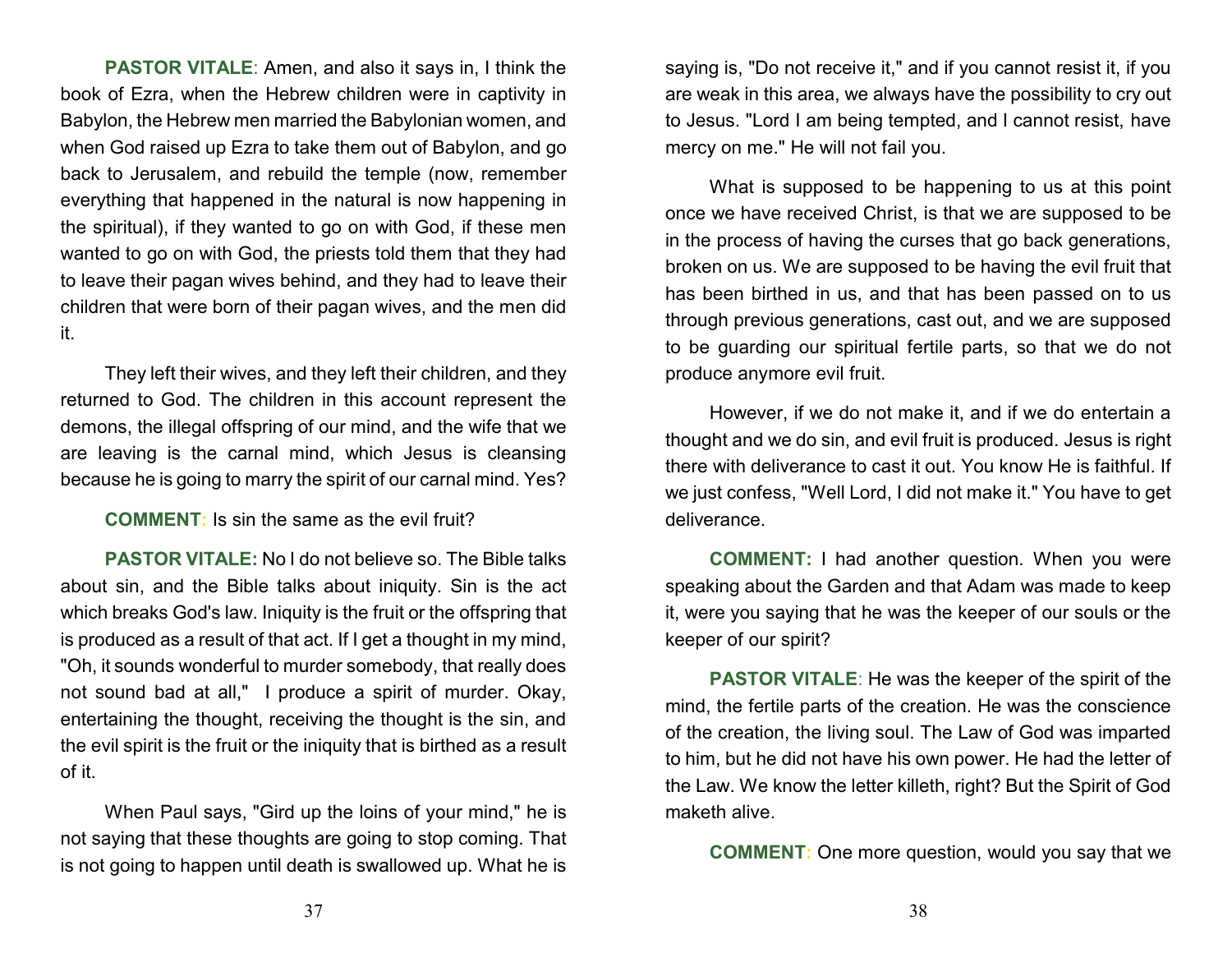actually in our lifetime live this Bible from Old to New to the very end?

**PASTOR VITALE**: I am not sure what you mean.

**COMMENT**: Before we come to a knowledge of Christ, do we live in the Old Testament and live under the law? I mean, we live under the law. What I am saying is that sometimes, spiritually, things that are happening to me now, I can relate back to the Old Testament, even though it is like a type and a shadow. I was reading about Jonah when he was in the belly of the whale for three days and three nights, and I was also reading somewhere in Revelation about the three prophets that laid on the earth, I mean the two prophets. It is almost like the Lord was trying to connect something to me with the Old and the New.

**PASTOR VITALE:** Yes, well God had given this other sister a revelation a while ago that this Bible is constantly being played out. That, you know, the principles, that what God has to say to us, the message of God to man is so simple, but it is like saying to a child in kindergarten, "You know, physics is so simple." You know, when you are up there you have learned the whole thing. It takes us so long to understand the whole thing because we are spiritual children. Once we get to a place in God where we can really understand what He is saying to us, it is so simple sister. It is like ABC.

These things are being constantly played out in everybody's lifetime over and over, and this basic spiritual principle of what happened, the fall of man, the illegal fertilization of the spirit, it is constantly being played out. The seduction of the innocent, it is constantly being played out in the Scriptures and in our lives.

**COMMENT:** Do you really believe we can break these curses, these family line curses on ourselves?

**PASTOR VITALE:** No, we cannot do anything of ourselves. I believe that it is the work of Jesus Christ to deliver us from the curse of the law, and from the sin of death, and to bring us into the image of the Son . If we throw ourselves on His mercy and say, "Lord, I want it," He is going to do it. But it is in His time, and that is why I believe when it comes to deliverance that there is so much failure. A lot of people get disillusioned.

Well, I went to a deliverance church for five years. I got a lot of deliverance. It saved my life. But when someone says, "Alright come up and we are going to deliver you from witchcraft." And they rebuke it and nothing happens, the people lose confidence. They get upset and they say, "Well, something is wrong." You know, because we cannot do it ourselves. What we have to do is say to the Lord, "Well Lord, you have revealed to me that I have witchcraft. You have revealed to me that I have this problem, and I hate it, I want deliverance from it," and you seek God for deliverance from it. Then in his time, he will anoint somebody to break the curse, to cast out the spirit, to do the healing.

I think one of the biggest problems in deliverance as it was taught to us, is that man wants the glory. I was there, I did the same thing. I said, "Oh, come on sit down, and I am going to cast it out of you." But you cannot, if God does not give you the power.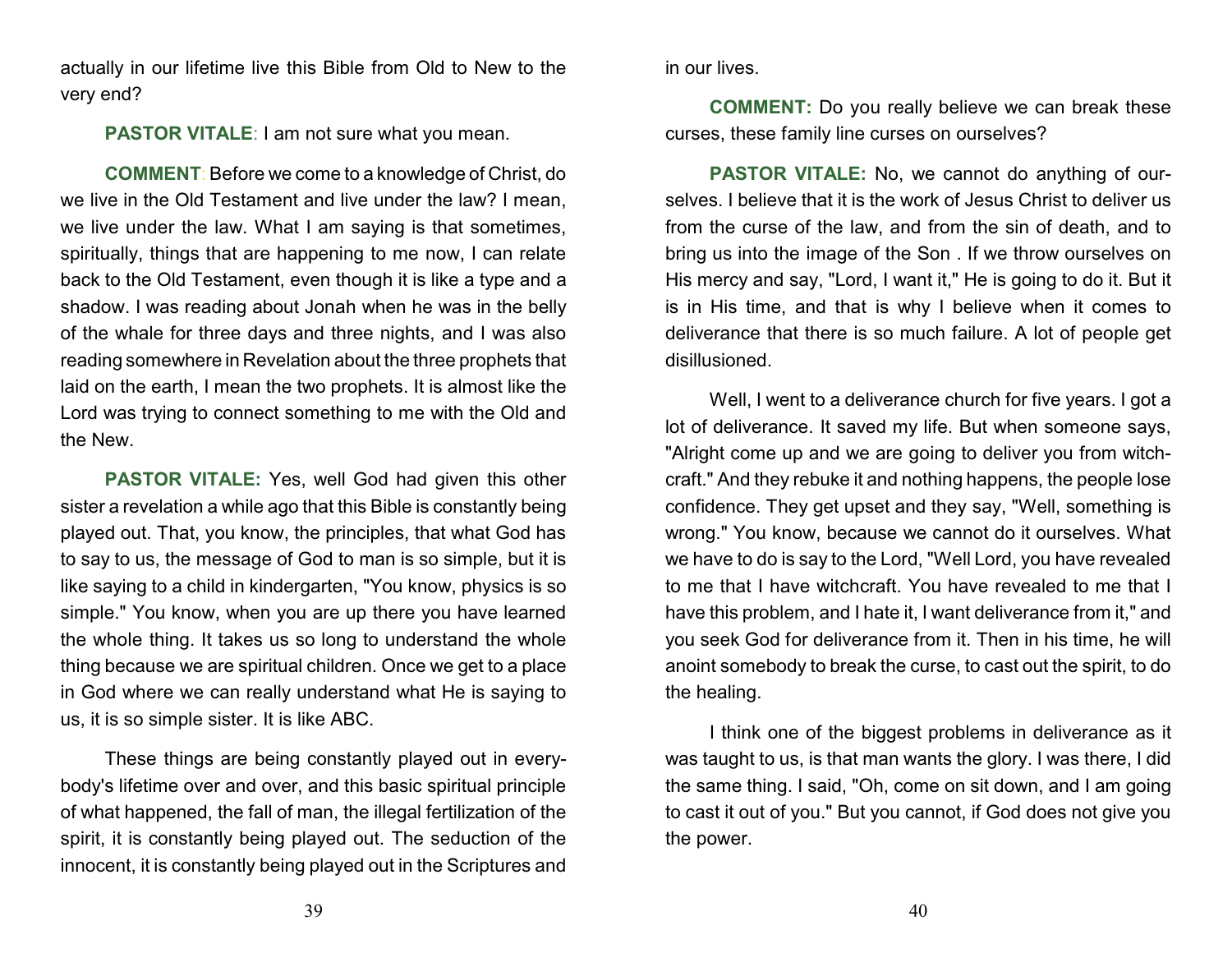If God says, and my greatest example, I love this example, is when I came to the Lord when I was dying. I was literally physically about to die. I had phlebitis, my feet were swollen up like this, I had all kinds of things wrong with me, and I went up on the prayer line, I was very bold, I was desperate. They had a prayer line for something, and I remember this minister was there, and he comes over to me and says, "You want the Holy Ghost?" Or something like that, and I said, "No, I am dying I need prayer," and he prayed for me. He broke the curse right then and there.

I was up there for the completely wrong thing you know. what I am trying to say is that when God started to work on me, the first thing that he healed me of was allergies. I said, "Lord, you have got to be kidding, I am dying, this is wrong with me, that is wrong with me, I am ready to drop dead tomorrow, and you are healing me from allergies?" But that is how he did it. Every time I went up on that prayer line, every time there was deliverance I went up there, and God told me, "Tonight, you are getting deliverance from this, tonight you are getting deliverance from that." And every time I went up there, I got deliverance.

I never went up there that I did not get deliverance, because I said everyday, "Lord, what do you want me delivered from tonight? I have to get out of this trouble that I am in. What is the next thing to go?" I never went up on that prayer line that I failed to get deliverance, because God is faithful, you see.

" We had some people come into the church. The woman had a severe case of multiple sclerosis. She came in with her husband, and they had decided that it was a strongman of multiple sclerosis. She could not walk. Her husband had to support her into the church, and they decided that it was a strongman of multiple sclerosis.

Several of the more mature believers of the church started to gather around to try to cast it out, and God spoke to every one of them that tried to cast it out. "This multiple sclerosis is not going until this goes first, and that goes first, and that goes first." She was bitter, and she hated her husband, and she was using her illness to torment him. There were all kinds of horrible stuff going on in their personality.

We tried to tell them, and every time God would try to manifest in one of the workers, the husband would rise up and say, "I am the priest of this family, she is my wife. I want you to pray against the strongman of multiple sclerosis." Now, I know at one point I stood up and said, "Brother, I cannot help you." Then, every one else eventually did the same thing, and they left the church and were not delivered.

The sin, the death that reigns in our body, it is a direct result of the sin that reigns in our mind. When someone is so far gone that they are really dying, the only hope for them is God.... God is sovereign, He can do anything, you know. He can heal you, and you can live another thirty years. His Word to me, in this hour, is that he is requiring our soul (personality) to be cleansed. Twenty, thirty, forty years ago when all the great evangelists were around, it was very common to see people jumping up out of wheelchairs, retarded people healed, blind people healed, deaf people healed, and a lot of people in the church today are saying, "Well, why are these miracles not happening anymore?" Because when God did that, He did it as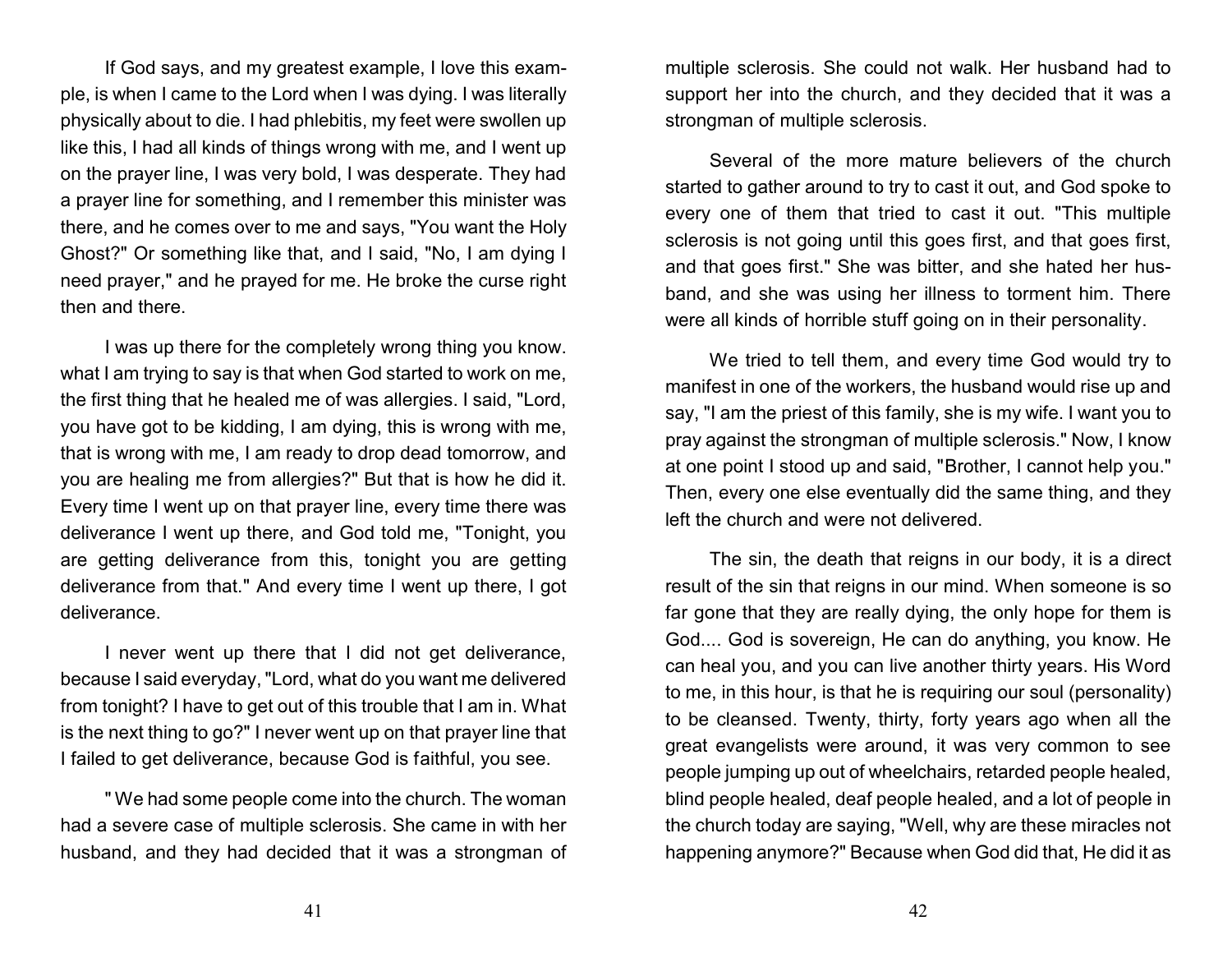a demonstration of His power because we do not understand spiritual things, so He has to show us in the natural.

He says, "Look, I have the power to do this, but not now. If you want to get up out of the wheelchair, and if you want to beat death, and if you want to beat multiple sclerosis, I am sorry you have to stop hating your husband, and if you cannot do it, you have to get delivered. You have to stop punishing him with your disease, and if you cannot repent, I will do it for you, but I am not going to heal you while your mind is filled with hate that you have not repented of." Well, now Jesus still does it, He still does it because there are spiritual children of all ages, and there are people....I mean, who am I to say that God will not take pity on this person in the wheelchair? I cannot say that, but God is doing something different today.

The move of God today is hidden. A lot of people are depressed that have been saved for years because, in their mind, they do not see any power in the Church. People are still sick. Well the reason why people are still sick is that the preachers are not preaching deliverance. You have to get your heart right with God, and the only way you can get your heart right with God is to get deliverance. You must get deliverance.

Just recently, I came home and told this sister I was praying for deliverance from an overweight problem, my constant eating all the things I should not eat, and it has developed into physical problems. I have to pray about this right? I said, "Well Lord, you have to do something with the food, because I cannot stop eating the things I am not supposed to eat. I have a real problem with this." He said, "I will, but I have other things that I have to fix before I can stop that."

I heard it like clear as a bell. I said, "Well, no wonder, I am beating my head up against a wall here with guilt, and condemnation because I cannot stop doing something that I am trying to stop doing, and all the while there is something else. I cannot wait til he reveals what it is." He has not revealed it to me, and until I find out what it is so I can say, "God I want to come before you, and I want to repent of this, so you can deliver me." I know that when I do that, when he reveals it to me, and when I do that, it is going to be a completed fact that all the other things....well again, his word says, "Seek ye first the kingdom of God...." so I am seeking first what he wants from me, what he is going to fix, and all these other things will be added unto me. So all the things that I have in my brain that are saying, "This is wrong and that is wrong," he is going to fix all that, but first I have to seek him about what he thinks is wrong.

#### **PASTOR VITALE:** Yes, what does he want to do first?

**COMMENT**: What about the witches covens and things like that, do you think we can break them?

**PASTOR VITALE:** Well, I look at it this way sister. You know I do not have all the answers, God only knows. You do the best you can. What I have been doing, what God has shown me to do, well when it comes to something like that, I would just break it. If it breaks, it breaks. If it does not, it does not, you know.

Basically, what God has shown me to do, is to come before Him. We are going to pray if anyone wants prayer, and I just put the person before God, and I ask him to anoint me to pray because I believe if I pray out of my own heart I really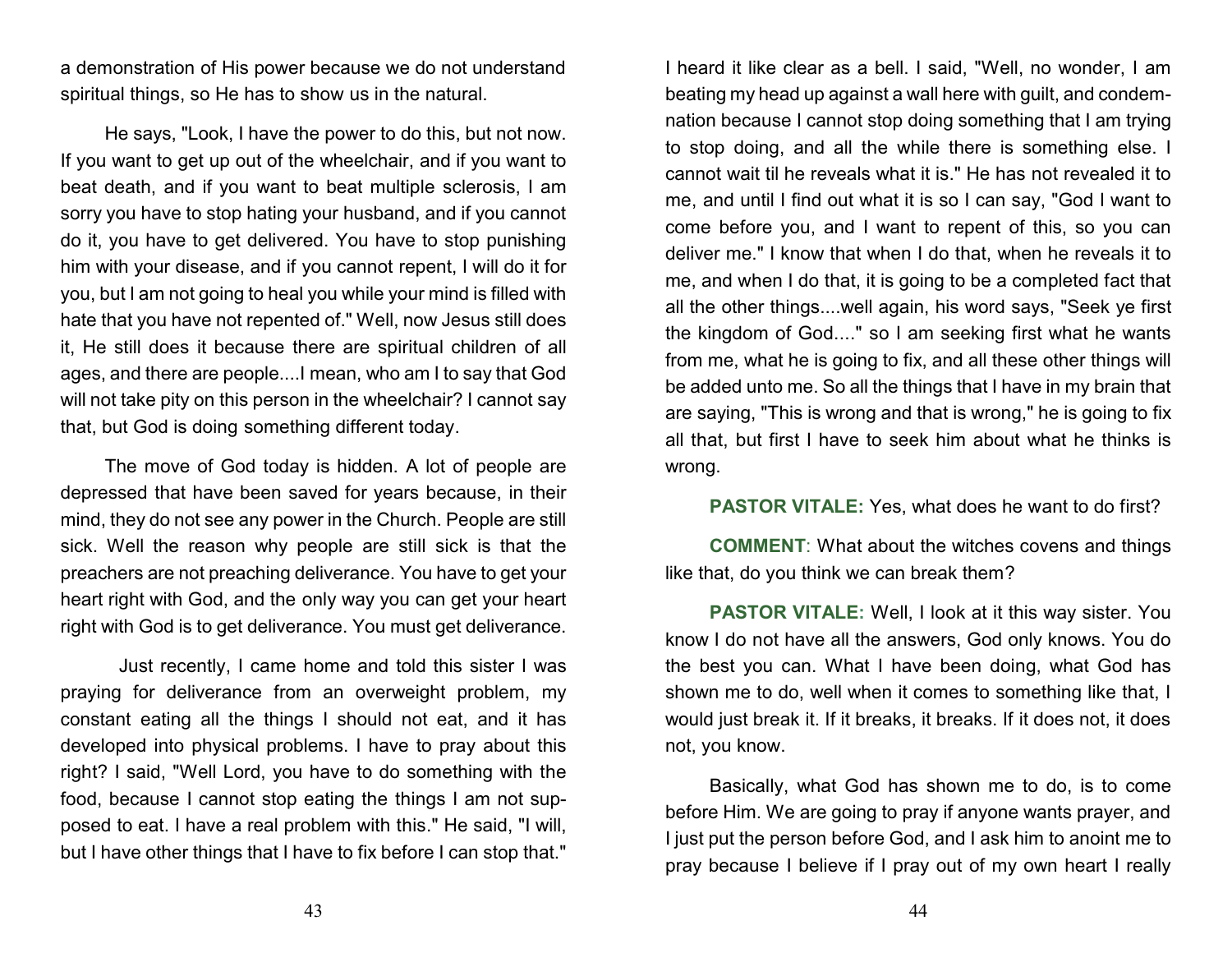have no power to do anything. What I do is, I intercede and I say, "Lord you know witches covens have been praying curses on these people," or whatever the problem is, and most of the time the anointing comes down on me, and it is broken under the power of God.

You see, that is how I pray 99% of the time. I petition the Lord. If He anoints me, fine, if he does not, I do the best I can, and I do not know why. Most of the time he anoints me, and you know that when you break these curses, or when you pray under the anointing, it is done. There is no question about it, there is no failure in God.

**COMMENT:** Do you feel it is fruitless to break curses coming at churches and things like that?

**PASTOR VITALE:** No, you know, do it. I do not have all the answers, sister. If you feel in your heart to do it, you do it, you know. If you believe in accordance with God's Word, it comes to pass. I mean I wish I could believe for a Cadillac, but I do not see it outside the door. No, you have to pray according to God's will, and then it comes to pass.

You know the big problem is, how do we know what His will is? That is the problem. It is important today, I believe, that each individual should seek His Will personally.

**COMMENT**: Yes, you see somebody on the street, and they are in a terrible condition, how do you know what God's will is for that person, I mean, really?

**PASTOR VITALE:** There are certain things that I know what His will is. I will pray for mercy for anybody, but the problem is how do I know how the mercy of God is going to

manifest in that person's life? Now, we know that the love of God is a two-edged sword, and if you are out there and you are doing something that is going to destroy you, the mercy of God is to chasten you. He will chasten you, and sometimes when the Lord chastens you, he chastens you severely.

You can say, I pray for the mercy of God, and that person can wind up in the hospital. You say, "What did I do? That is the mercy of God. He stopped him from committing suicide, he is in the hospital being taken care of. See, a lot of people get all upset when they hear that they have demons. They get all upset because they translate it to mean that they are bad, or that they are evil, or there is something terrible on their family line, which is true, but this is true of everybody.

You see, demons are a part of the natural man. They do not understand when they say, "How can the Holy Ghost live in the same house with a demon?" They do not understand that when the Holy Ghost entered into their heart the demons were already there, because the natural man has many demons, which are the product of their carnal mind. The question is, how can the Holy Ghost stand all those demons? If the Holy Ghost is there, how can a demon come in? The demons are there first. The Holy Ghost comes in and he starts kicking them out.